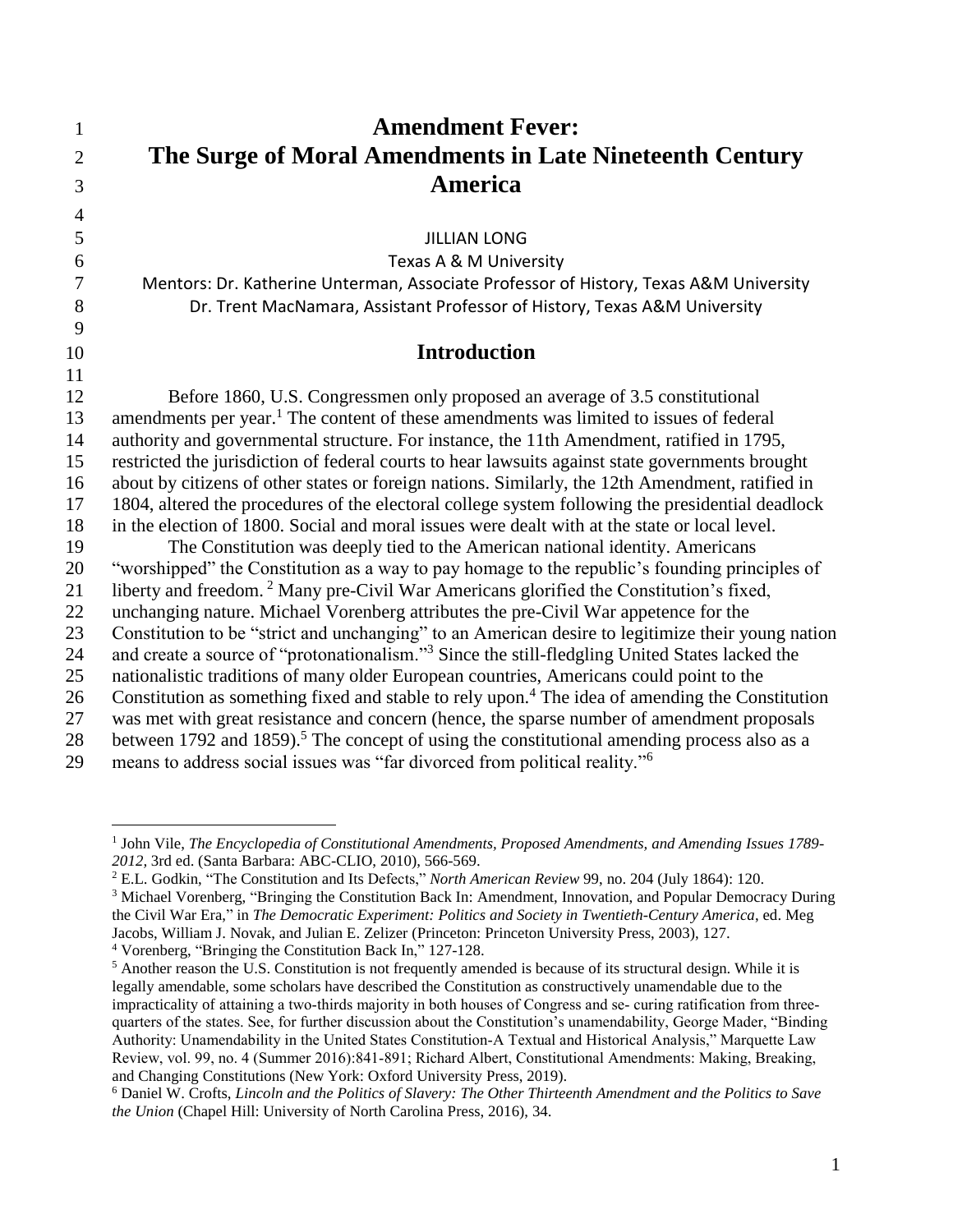Consequently, few Americans during the antebellum period viewed the constitutional amending process as a viable way to solve the slavery question. The congressional debates over slavery nearly always acknowledged what came to be called the "federal consensus," that the 33 national government had no power to take direct action against the institution of slavery.<sup>7</sup> Rather, it was the duty of the states to create laws that either maintained or abolished slavery.

 However, this "federal consensus" quickly came under fire following the election of President Abraham Lincoln in 1860. At work was what historian Daniel W. Crofts called "secession hysteria": the belief that Lincoln and the Republican Party's "main purpose" was the "final and total" abolition of slavery, which they would achieve through a constitutional 39 amendment.<sup>8</sup> "Moderate" Republicans and a few northern Democrats joined forces to propose a total of 89 amendments in the month of December 1860 alone, 69 of which banned Congress' 41 interference in slavery.<sup>9</sup> This was a dramatic increase from the two amendments proposed in 1859.<sup>10</sup>

 Between 1860-1865, the number of proposed constitutional amendments jumped to over per year.<sup>11</sup> Republicans, including President Lincoln, actually supported a pro-slavery constitutional amendment to preserve the Union and "put an end to secessionist propaganda that 46 Republicans planned to abolish slavery."<sup>12</sup> Republicans like Congressman John Gilmer from North Carolina believed that a constitutional amendment would guarantee the safety of slavery 48 in "the most positive and indubitable manner for all time to come."<sup>13</sup> They hoped such a measure would prevent southern states from leaving the Union. The fear of secession, combined with the young Republican Party's lack of governing experience (Republican Congressmen had a high turnover rate, making it difficult to establish any law-making patterns), created the necessary preconditions for Congressmen to begin using the amending process as a way to solve the 53 slavery question.<sup>14</sup>

 The 1860 pro-slavery amendment surge was a turning point in American constitutional thought.<sup>15</sup> While the sheer number of amendments was remarkable, the shift in content was even more extraordinary. For the first time, Congressmen recognized the constitutional amending

process as a legitimate means of addressing social issues. While these amendments were

 Eric Foner, *The Second Founding: How the Civil War and Reconstruction Remade the Constitution* (New York: W.W. Norton & Company, 2019), 3.

Crofts, *Lincoln and the Politics of Slavery,* 87.

 See, for a list of all the constitutional amendments proposed in December 1860, Herman Ames, *The Proposed Amendments to the Constitution of the United States During the First Century of its History* (Brooklyn: Central Book Company, 1968), 355-358.

Ames, *The Proposed Amendments,* 355-358.

Vile, *The Encyclopedia of Constitutional Amendments,* 569.

Crofts, *Lincoln and the Politics of Slavery,* 281.

Crofts*, Lincoln and the Politics of Slavery,* 154.

Vorenberg, "Bringing the Constitution Back In," 130.

<sup>&</sup>lt;sup>15</sup> See, for further discussion about proposed and adopted constitutional amendments as signals of constitutional change, Vicki C. Jackson, "The (Myth of Un) amendability of the US Constitution and the Democratic Component of Constitutionalism," *International Journal of Constitutional Law* 13, no. 3 (July 2015): 575-605 (Jackson argues that proposed constitutional amendments are active forms of public consent for constitutional change because "the people can participate, either directly or through their elected representatives, in order to remain instruments of selfgovernment"); Richard Albert, "America's Amoral Constitution," *American University Law Review* 70, no.3 (February 2021): 773-828 (Albert suggests that the Constitution's legitimacy derives from adopted amendments and that constitutional amending process is "the font of the popular legitimacy that sustains the Constitutions").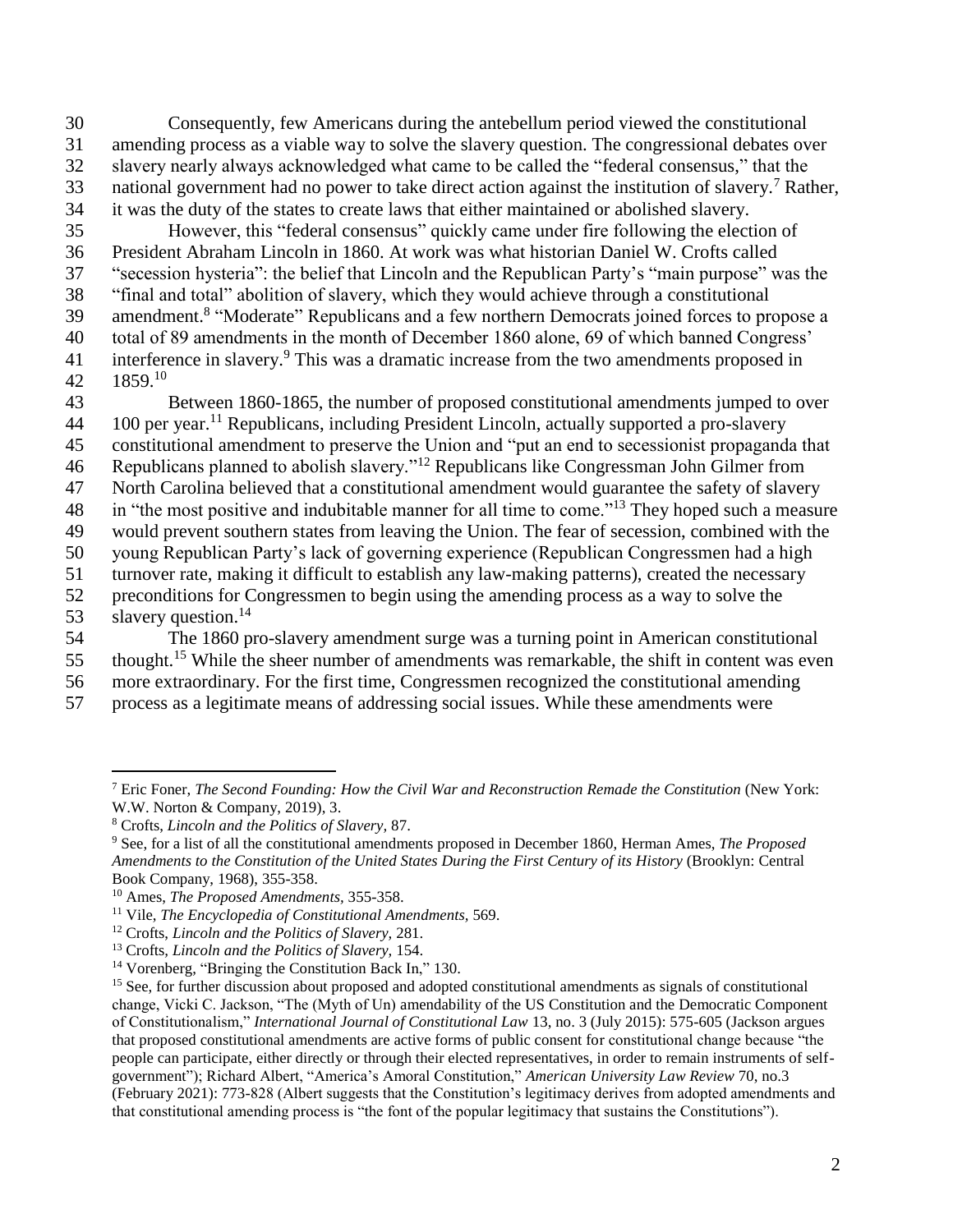58 unsuccessful attempts at pacification, they had important *unintended* effects.<sup>16</sup> These

59 amendments opened the door for future Congressmen to utilize the amending process as a means 60 for social and moral reform.

 The most obvious beneficiaries of the newly accessible amending process were the abolitionists. They used the constitutional amending process to pass the Reconstruction Amendments. The Thirteenth Amendment prohibited slavery. The Fourteenth Amendment guaranteed the equal enjoyment of the privileges and immunities of national citizenship. The Fifteenth Amendment enfranchised freedmen and recognized their right to vote. Anti-slavery Congressmen were the first to take advantage of this process, but they were certainly not the last. 67 What caused the post-Civil War "amendment fever?"<sup>17</sup> This work aims to show how the newly accessible constitutional amending process transformed the Constitution from a largely

69 unchanging written document to a means of combating national-scale problems. This paper

70 examines three case studies—the first on anti-polygamy amendment proposals, the second on

71 temperance amendment proposals, and the third on women's suffrage amendment proposals.

72 Each case study demonstrates varying degrees of concern with a perceived national and moral 73 issue during the late nineteenth century.<sup>18</sup>

74 In the 1880s, Congress witnessed a surge in a new type of amendment: moral

75 amendments. Social scientists define morality policies as policies based on the *perceptions* of the

76 supporters and their use of moral arguments during debate.<sup>19</sup> "Moral regulation," explains legal

77 scholar Alan Hunt, "involve[s] practices whereby some social agents problematize some aspect

78 of the conduct, values or culture of others on moral grounds and seek to impose regulation upon  $179$  them." <sup>20</sup> Moral amendments are more concerned with competing social values than effective

80 governance. The Twelfth Amendment, for example, addressed a technical aspect of

81 governance—making the electoral college more efficient. This did not challenge anyone's

82 personal belief system, so it is not a moral amendment. In contrast, the Eighteenth Amendment,

83 which limited the manufacture, sale, and transportation of intoxicating liquors, was a moral

84 amendment because the debates were primarily concerned with the moral nature of alcohol

85 consumption.

 $\overline{a}$ <sup>16</sup> Maury Klein, *Days of Defiance: Sumter, Secession, and the Coming of the Civil War* (New York: Random House, 1997, 308. Klein refers to the 1861 Corwin Amendment (the only pro-slavery amendment proposal to be passed in both Houses of Congress) as a "small action" that "few senators expected anything from." See also Harold Holzer, *Lincoln President-Elect: Abraham Lincoln and the Great Secession Winter, 1860-1861* (New York: Simon and Schuster, 2008), 428-429. Holzer describes the Corwin Amendment as a "last-gasp effort" for a "toothless" and "tepid" compromise.

<sup>&</sup>lt;sup>17</sup> Kathleen Sullivan first coined the term "amendment fever." See, Kathleen Sullivan, "Constitutional Constancy: Why Congress Should Cure Itself of Amendment Fever," *Cardozo Law Review* 17 (January 1996): 691-704.

<sup>&</sup>lt;sup>18</sup> See, for further explanation about the role of constitutional culture and popular beliefs in the rate and formation of constitutional amendments, Tom Ginsburg and James Melton, "Does the Constitutional Amendment Rule Matter at All?," *International Journal of Constitutional Law* 13, no. 3(2015): 686-713 (suggesting that changes in amendment culture "can be explained by cultural factors surrounding the degree of veneration of the constitution that will affect the number of [amendment] proposals"); Vicki C. Jackson, "The (Myth of Un)amendability of the US Constitution and the Democratic Component of Constitutionalism," *International Journal of Constitutional Law* 13, no. 3 (July 2015): 575-605 (arguing that proposed and adopted amendments "do not exist in a vacuum but are part of an interrelated set of constitutional arrangements by which both constitutional continuities and constitutional transformations are made possible").

<sup>19</sup> Christopher Mooney, *The Public Clash of Private Values: The Politics of Morality Policy, ed. by Christopher Z. Mooney* (New York: Chatham House Publisher, 2001), 7-8.

<sup>20</sup> Alan Hunt, *Governing Morals: A Social History of Moral Regulation* (Cambridge: Cambridge University Press, 1999), *ix*.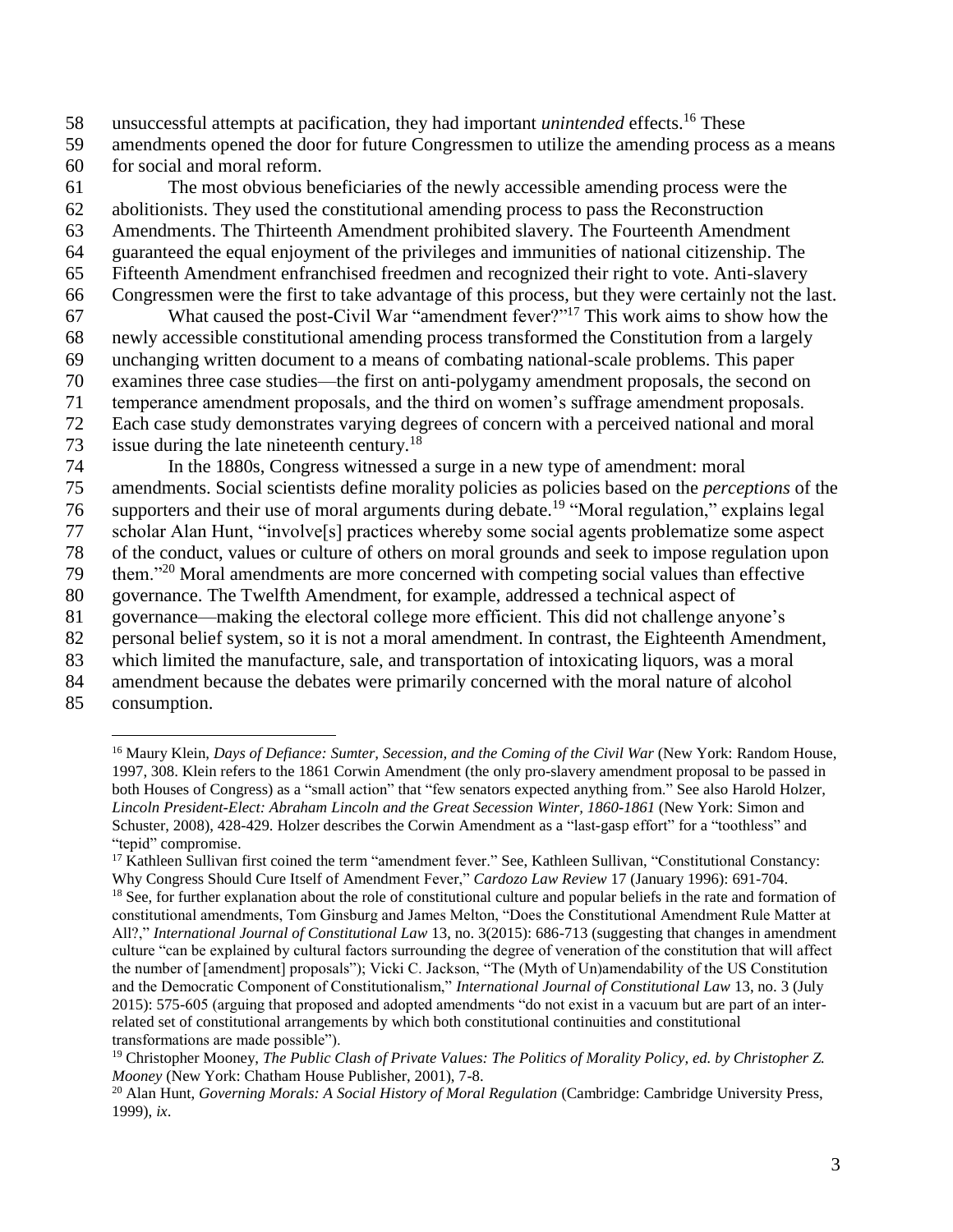America was rapidly growing as a national-scale society, which created a sense of urgency to combat immoral behavior. The United States began its construction of key technologies like the railroad and telegraph in the 1840s and 1850s. However, following the Civil War, the United States went on a building boom, constructing large-scale transportation projects that allowed people, goods, and news to travel across the country at an unprecedented rate. The United States laid roughly 93,000 miles of railroad tracks by 1880, and the completion of the transcontinental railroad in 1869 made the cost of traveling from New York to San 93 Francisco as little as  $$65.<sup>21</sup>$  These developments in personal and social mobility gradually eroded away the old pre-Civil War sectionalist identity. Americans slowly stopped viewing themselves as citizens of separate states, bound together by the Constitution, and instead began associating 96 their individual sense of belonging to a united nation.<sup>22</sup> While America's advancements in industrialization and urbanization gave Americans a greater sense that they belonged to a national-scale community, it also undermined the efficacy of state morality laws and reinforced public hysteria that social vices were growing out of control. Improvements in transportation specifically heightened perceptions that local and state laws could simply be bypassed by traveling to other jurisdictions. While at first, members of Congress proposed legislation to combat social vices, they grew concerned over the increasing number of challenges to the constitutionality of these laws. As the United States began to assume its modern industrialized shape, Congressmen proposed a series of anti-polygamy, prohibition, and women's suffrage amendments to ease said public hysteria and protect federal morality legislation from looming constitutional challenges.

### 

- 
- 

### **1. Polygamy Amendments**

 The American obsession with polygamy began in 1852 when the president and prophet of the Church of Jesus Christ of Latter-day Saints, Brigham Young, publicly announced that the 112 "celestial" law of polygamy was an essential tenet of the Mormon Church.<sup>23</sup> The concept of marrying multiple women outraged the vast majority of Americans, who saw it as indecent, immoral, and contrary to social mores*.* The "Mormon Question" raised concerns about the 115 Constitution's moral nature.<sup>24</sup> Should the Constitution, which protects the free exercise of religion, also protect immoral religious acts? The anti-polygamists thought not. At first, anti- polygamists were content to use federal laws as a means to combat polygamy. However, these laws proved ineffective in the face of the transportation revolution. The transcontinental railroad's effect on polygamy was two-fold: it undermined the efficacy of state prohibition legislation and reinforced the media frenzy that polygamy was a disease virulently infecting the population. As a result, Congressmen began using the newly accessible amending process to assuage public fears of mistreated women and also provide a constitutional safeguard for anti-polygamy legislation amidst the Mormons' growing legal challenges.

 "Remembering Civil War Historian Shelby Foote," *PBS, June 29, 2005,* accessed April 11, 2021, https://www.pbs.org/newshour/show/remembering-civil-war-historian-shelby-foote.

 $\overline{a}$  "Life and Times of the Central Pacific Railroad," *The Central Pacific Railroad Photographic History Museum*," accessed April 11, 2021, [http://cprr.org/Museum/Life\\_and\\_Times\\_CPRR/Poster.html;](http://cprr.org/Museum/Life_and_Times_CPRR/Poster.html) "Central Pacific Railroad Photographic History Museum: FAQ," *The Central Pacific Railroad Photographic History Museum*," accessed April 11, 2021, http://cprr.org/Museum/FAQs.html#Miles.

 Sarah Barringer Gordon, *The Mormon Question: Polygamy and Constitutional Conflict in Nineteenth-Century America* (Chapel Hill: The University of North Carolina Press, 2002), 1.

Gordon, *The Mormon Question,* 4.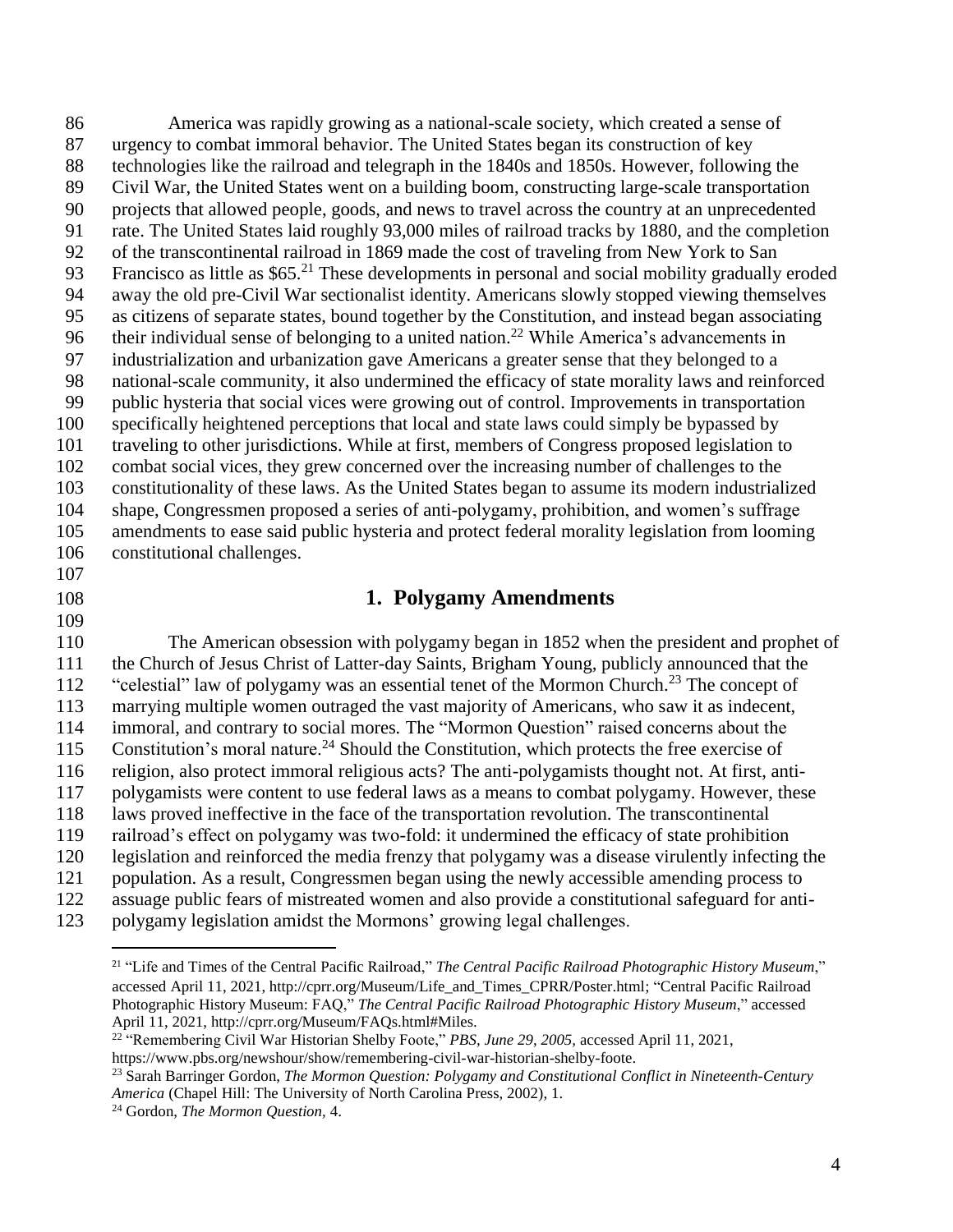Before the Civil War, Congressmen were so deeply divided over the constitutionality of federal anti-polygamy laws that the idea of a constitutional amendment was not even a consideration, particularly because the Constitution was still considered sacrosanct. After the Republican Party published its first national platform in 1856, resolving that "it is both the right and imperative duty of Congress to prohibit in the Territories the twin relics of barbarianism— polygamy and slavery," anti-polygamists were irrevocably tied to abolitionists in the eyes of slaveholders. Fearing that anti-polygamy legislation would create "an [opening] in the protective shield around states' rights" and allow Congress to interfere with the other "twin relic," southern 132 Democrats opposed any federal legislation prohibiting polygamy.<sup>25</sup> As Democratic Congressman Lawrence Keitt from South Carolina argued during a debate over anti-polygamy legislation, "If there is power in Congress to inspect the morals of a nascent political community, and of its own 135 autocratic will to decree this and prohibit that  $\dots$  may they not declare slaveholding a crime?" 26 In other words, the possibility that anti-polygamy legislation could be used to interfere in other state matters (i.e., slavery) was far too dangerous.

 When the southern Democrats seceded from the Union, anti-polygamists had enough votes to pass their first federal anti-polygamy law. From the start, anti-polygamists understood 140 that they needed a national solution because Mormons had evaded the "laws of the land" by 141 relocating to the Utah territory in  $1849<sup>27</sup>$  Any state anti-polygamy law lost its efficacy outside state borders, and anti-polygamists knew that there was little chance Mormons would outlaw their "celestial" law. Staying true to the Republican platform, President Lincoln signed the 1862 Morrill Anti-Bigamy Act, which made it illegal for a man to marry multiple women in all U.S. territories. However, this act proved fruitless. Mormon juries in Utah refused to prosecute their neighbors for practicing one of the central tenets of their religion, and the Lincoln Administration was too preoccupied with the Civil War to send in federal reinforcement.

 The completion of the transcontinental railroad lay the tracks for an anti-polygamy constitutional amendment. Not only did the railroad allow citizens to travel back and forth between the east and west coasts, but it did so by joining the Central Pacific Railroad with the 151 Union Pacific Railroad in Promontory Summit, Utah.<sup>28</sup> The *Salt Lake Desert News* estimated that ten thousand tourists visited Salt Lake City in the summer following the railroad's completion, and by the end of the century, an average of 150,000–200,000 tourists visited Salt 154 Lake Valley every year.<sup>29</sup> The railroad's completion had an immediate effect. It increased the spread of a new literary genre: Mormon thrillers. These novels were useful propaganda tools that made passionate appeals about the dangers of polygamy and the susceptibility of American women. The increase in Utah traffic reinforced the literary narrative that unsuspecting women were being lured to Utah and forced into the polygamous *slave trade*.

 A prominent theme in Mormon thrillers was the unanticipated dangers of westward travel. For example, in Maria Ward's *Female Life Among Mormons*, the narrator gradually learns 161 the "evil" truth about Mormonism as she travels west.<sup>30</sup> She unwillingly becomes a "slave" to

Gordon, *The Mormon Question,* 57.

Gordon, *The Mormon Question,* 58.

<sup>&</sup>lt;sup>27</sup> Maria Ward, Female Life Among the Mormons: A Narrative of Many Years' Personal Experience by the Wife of a *Mormon Elder, Recently in Utah* (London: G. Routledge & CO., 1855), 292.

"Finished Working on the Railroad." *Wild West* 32, no. 1, June 2019, 38–45.

"Salt Lake City," *Harper's New Monthly Magazine* 69, August 1884, 388-404.

<sup>&</sup>lt;sup>30</sup> "Knowing, as I do, the evils and horrors and abominations of the Mormon system, the degradation it imposes on females, and the consequent vices which extend through all the ramifications of the society, a sense of duty to the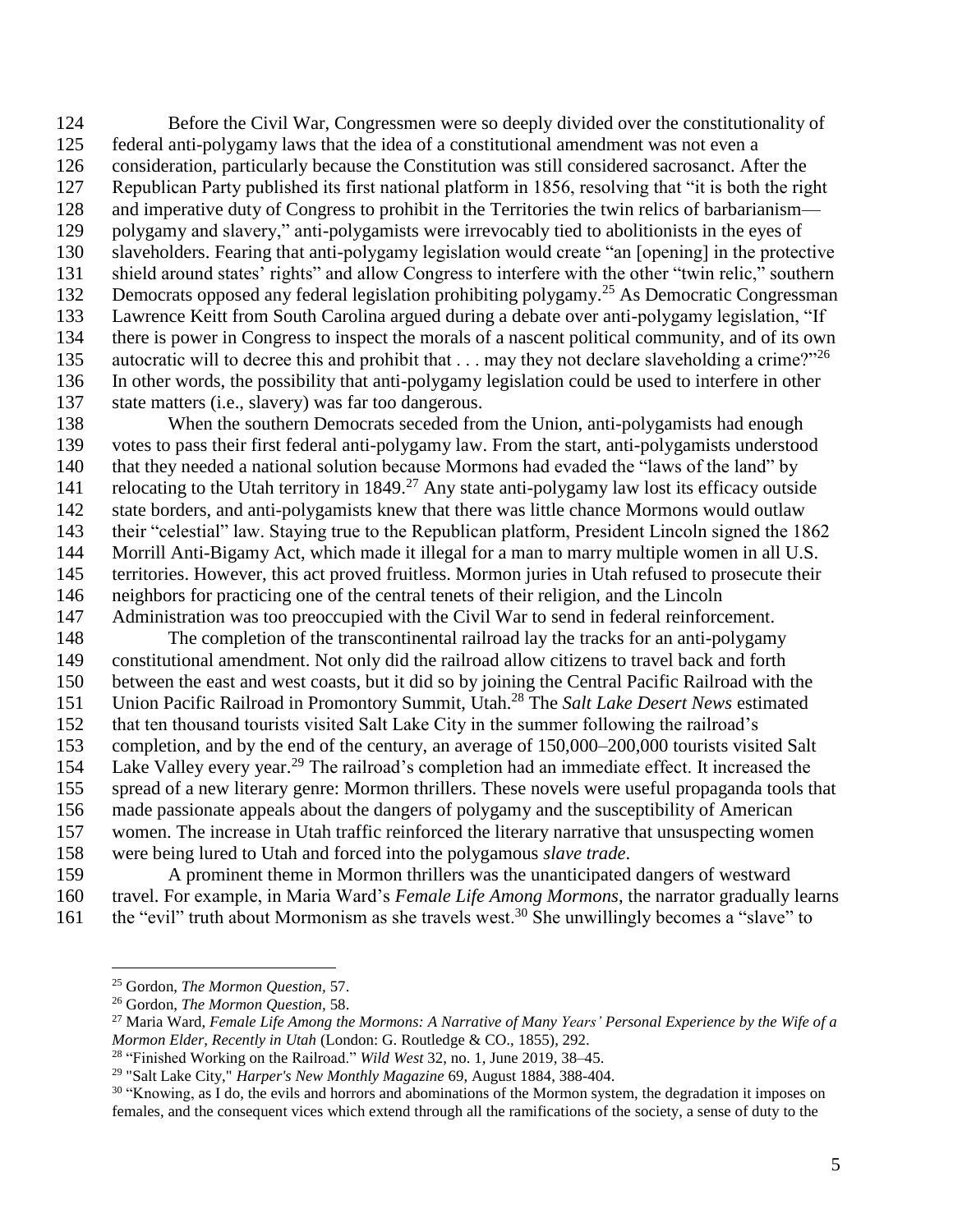her polygamous husband and takes the only action an honest woman can do—she escapes.<sup>31</sup>

163 However, this escape is not available to all Mormon women, as the Mormons track runaways

164 like "bloodhounds and tyrants."<sup>32</sup> Ward advertised her novel as "Truth Stranger than Fiction," an

165 emotional plea to "prevent such descents into misery for others."<sup>33</sup> This message resonated

- 166 deeply with Americans; the book sold over 40,000 copies and was translated into four different 167 languages.<sup>34</sup> Like a chapter straight out of Ward's novel, Americans grew hysterical over the
- 168 increased travel to Utah in 1880. When Americans got word of the "forty-five percent increase"
- 169 of the Mormon population, petitions from across the country flooded Congress, begging
- 170 legislators to eradicate polygamy and stop the "female accession" to Utah.<sup>35</sup>

 Both anti-polygamy laws and proposed constitutional amendments were aimed to stop the growing migration to Utah and to save women from a perceived life of abuse. However, while some American women did move to Utah to convert to Mormonism, they principally 174 traveled to Utah for its lax divorce laws.<sup>36</sup> In the 1880s, the number of divorces "doubled in 175 proportion to marriages or population in most of the northern states within thirty years."<sup>37</sup> The American advances in transportation enabled the rapid increase in divorce rates because "remarriage without a formal divorce in another jurisdiction was endemic to a culture in which 178 disappearing was as easy as walking away from a failed relationship."<sup>38</sup> Utah's divorce statute was "the most permissive of all" (enacted to allow new Mormons whose spouses did not convert to remarry within the faith quickly), only requiring the petitioner to demonstrate that he or she 181 wished to be a resident.<sup>39</sup> Polygamy was a convenient target for Americans to point their finger at. By attacking polygamy, Americans "could pretend that the legal experience of husbands and 183 wives in the rest of the country was more uniform—more monogamous—than it actually was."<sup>40</sup> A federal constitutional amendment regulating marriage and divorce became an

185 appealing solution because it could provide an answer for both polygamy and high divorce rates. 186 As the *Independent* printed in their November 16, 1882 magazine edition:

187

 $\overline{a}$ 

188 The law to suppress polygamy has proved a failure and more stringent measures are

- 189 needed, as we have often indicated. But an even more sweeping measure than any
- 190 confined to Utah should receive speedy consideration. Marriage, with all the questions of

world has induced me to prepare the following narrative, for the public eye." Maria Ward, *Female Life Among the Mormons,* 294.

<sup>&</sup>lt;sup>31</sup> "Mormon women are most helpless than the Negro slave, for they are of the weaker sex and must submit to the power of physical might." Maria Ward, *Female Life Among the Mormons*, 3-4.

<sup>&</sup>lt;sup>32</sup> "We have all heard and sympathized with the runaway slave, who is tracked by bloodhounds; in Utah, guests and visitors are tracked by spies quite as cruel and remorseless." Ward, *Female Life Among the Mormons*, 201. <sup>33</sup> Gordon, *The Mormon Question,* 41.

<sup>34</sup> Leonardo J. Arrington and Jon Haupt, "Intolerable Zion: The Image of Mormonism in Nineteenth Century American Literature," *Western Humanities Review 22* (Summer 1968): 253.

<sup>35</sup> "Current Events and Comments: The Census," *The Banker's Magazine and Statistical Register,* August 1880, 128. See, for a complete list of all petitions presented to Congress calling for the suppression of polygamy, Joseph Meservy, "A History of Federal Legislation Against Mormon Polygamy and Certain United States Supreme Court Decisions Supporting Such Legislation," *Brigham Young University Provo* (1947): 70-71.

<sup>36</sup> Gordon, *The Mormon Question*, 193.

<sup>37</sup> Samuel Dike, "Some Aspects of the Divorce Question," *Princeton Review,* January-June 1884.

<sup>38</sup> Gordon, *The Mormon Question,* 129.

<sup>&</sup>lt;sup>39</sup> Sarah Barringer Gordon, "The Liberty of Self-Degradation: Polygamy, Woman Suffrage, and Consent in Nineteenth-Century America," *The Journal of American History* 83 (December 1996): 842. <sup>40</sup> Gordon, *The Mormon Question,* 130.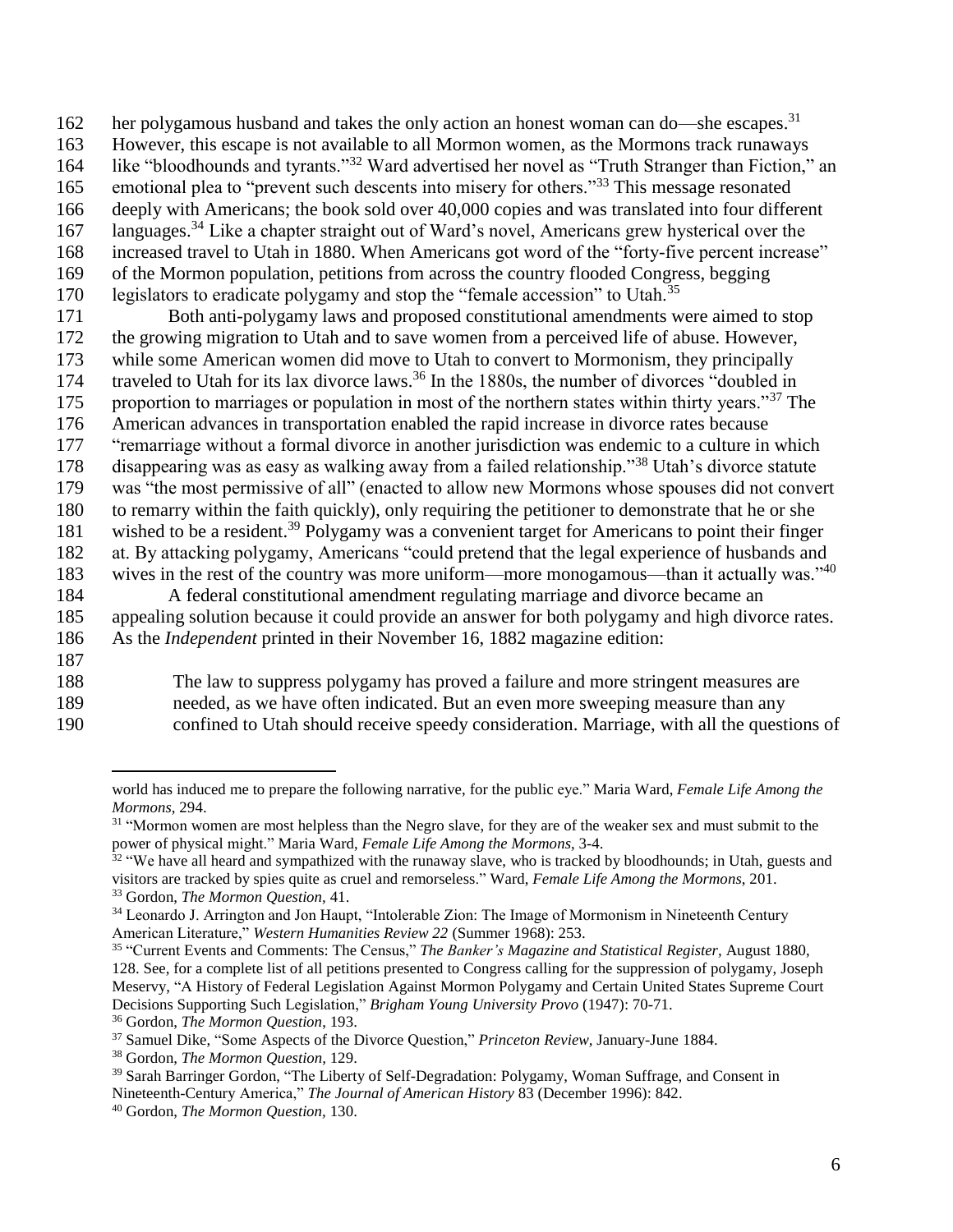divorce, legitimacy, and inheritance connected with it, is too important and general an 192 interest to be left to the control of conflicting state laws.<sup>41</sup>

 "An amendment covering the three subjects of Divorce, Marriage, and Polygamy" would 195 Iower the divorce rates and, as a consequence, dissuade the voluntary migration to Utah.<sup>42</sup> Also, Utah was making frequent petitions for statehood, so an amendment would ensure that Utah would continue to be governed by federal anti-polygamy laws, should it be admitted. Consequently, two Congressmen from New York, John H. Ray (in 1884) and Lewis Beach (in 1886), proposed marriage amendments granting Congress the authority to pass marriage and 200 divorce laws. The "Mormon tradition of resistance" is another reason that Congressmen desired an anti-

202 polygamy constitutional amendment.<sup>44</sup> While Mormons *literally* resisted all anti-polygamy legislation by refusing to be monogamous, they also challenged the constitutionally of anti- polygamy legislation through a plethora of lawsuits. As indicted polygamist and Mormon historian Orson Whitney wrote, "The Federal courts, and not the mountain fastness, became the battleground of the great contest, which was fought out with laws, arguments and judicial rulings 207 in lieu of swords and bayonets."<sup>45</sup> Although the federal courts rarely ruled in favor of the 208 Mormons, their last recourse was to rely on the Free Exercise Clause of the First Amendment. A new constitutional amendment, wrote the *New York Evangelist*, would provide the "machinery 210 necessary" to "[enforce the] disfranchisement" of polygamy.<sup>46</sup> An anti-polygamy constitutional 211 amendment would "destroy" the Mormons' only constitutional defense for polygamy.

 In 1882, Congressman John Thomas from Illinois proposed an anti-polygamy amendment to preemptively protect the 1882 Edmunds Act, which Congressmen anticipated 214 would face much Mormon resistance.<sup>48</sup> The Edmunds Act corrected two fundamental points of law that the Mormons had exploited in polygamy trials: the constitution of juries (suspected polygamists could not be jurors in any polygamy trials) and proof (if witnesses "forgot" whether or not the defendant was polygamous, prosecutors could change the charge to "unlawful 218 cohabitation").<sup>49</sup> The Edmunds Act also declared polygamy a felony in federal territories and made it illegal for polygamists to vote or hold office. Thomas' amendment would have made polygamy a felony nationwide and authorized Congress to pass any anti-polygamy legislation (like the Edmunds Act) to enforce this amendment. However, it did not receive enough support and died in the House.

 Approximately eighteen anti-polygamy amendments were proposed in Congress between 1879 and 1889, but none of these amendments ever passed Congress by the necessary two-thirds 225 vote.<sup>50</sup> Caving to public pressures, the Mormon Church officially renounced polygamy in 1890 and launched a new media campaign seeking to "convince the visitors [and the American public]

 $\overline{a}$ 

Dike, "Some Aspects of the Divorce Question," 169.

Dike, "Some Aspects of the Divorce Question," 169.

Ames, *The Proposed Amendments to the Constitution,* 411-415.

Gordon, *The Mormon Question,* 186.

Gordon, *The Mormon Question*, 155.

"The Mormon Agitation," *New York Evangelist*, March 2, 1882.

"The Mormon Agitation," *New York Evangelist*, March 2, 1882.

*Cong. Globe*, 47 Cong., 1 sess., 1882: 300.

Gordon, *The Mormon Question,* 151.

 See, for each anti-polygamy amendment that was proposed from 1875-1888, Ames, *The Proposed Amendments to the Constitution,* 396-421.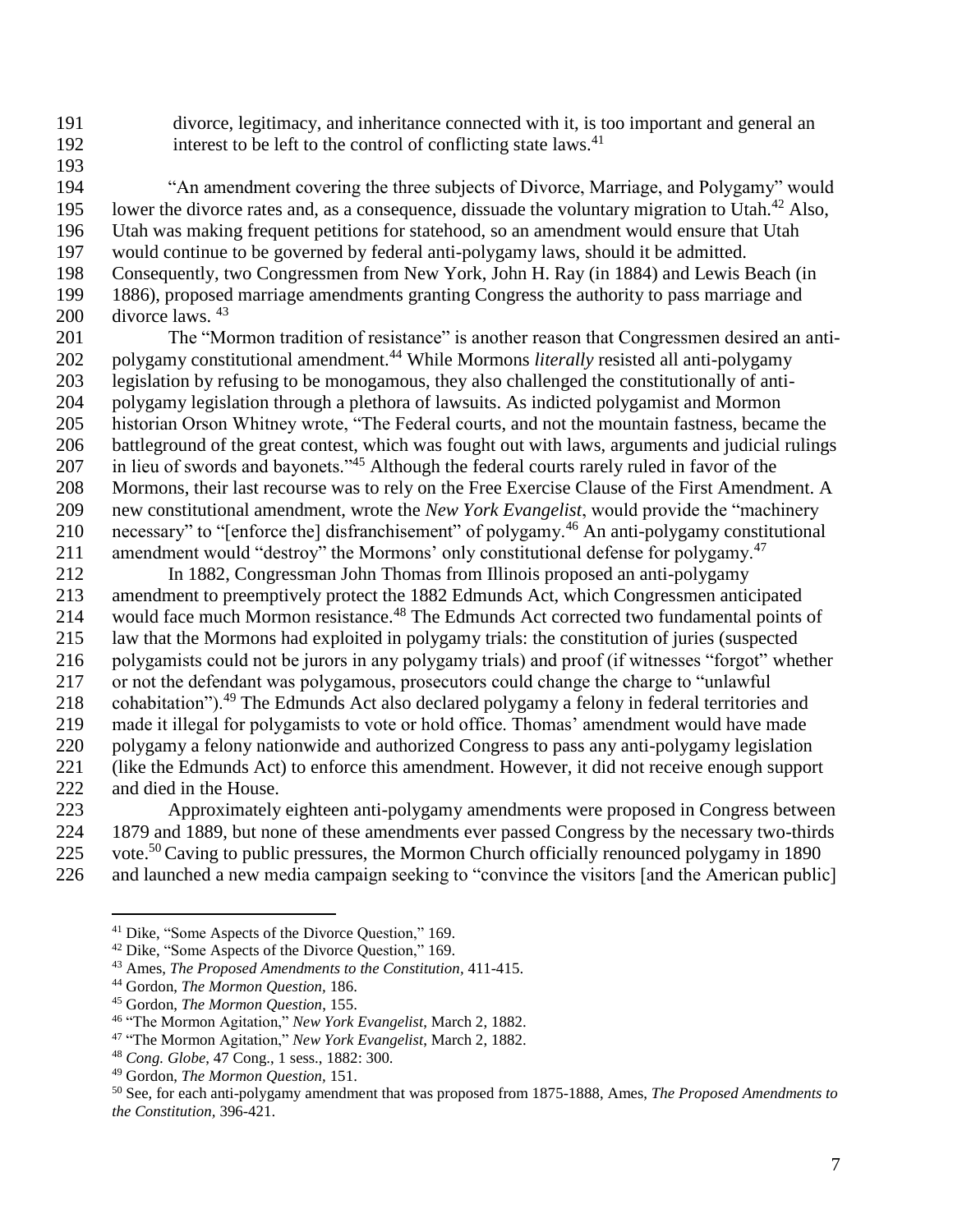| 228 | One particular railroad promotional, for example, explained how tourists could visit Utah to see              |
|-----|---------------------------------------------------------------------------------------------------------------|
| 229 | the remnants of the time "now happily passed away, when polygamy was quite the thing in                       |
| 230 | Utah." <sup>52</sup> While anti-polygamy attitudes were still very present moving into the twentieth century, |

 the Church of Latter-Day Saints' denouncement of polygamy and subsequent media campaign placated many Americans, subduing the urgency for a constitutional amendment.

227 that [Mormonism] was a mainstream religion sharing basic tenets of many Christian faiths."<sup>51</sup>

- 
- 

## **2. Temperance Amendments**

 Twenty-first century Americans generally view the adoption of the Prohibition 237 Amendment—the Eighteenth—as a "reactionary experiment gone wrong."<sup>53</sup> Many would 238 characterize it as an oppressive, misguided effort to control private behavior.<sup>54</sup> This, however, could not be further from the way prohibitionists viewed the Eighteenth Amendment. Prohibitionists viewed the Eighteenth Amendment as a perfect solution to uplift society by stomping out the proliferation of social ills. However, like the anti-polygamy movement, the idea of a constitutional amendment took many years to solidify. Prohibitionists did not seriously consider a constitutional amendment until their alliance with the women's suffrage movement in the 1870s. Women, who first seriously supported a prohibition amendment, panicked over the rapid increase of alcohol consumption in the United States. America's rapid industrialization and urbanization after the Civil War exacerbated alcohol consumption and home life was suffering— 247 men were coming home drunk, drinking away their money, and mistreating their families.<sup>55</sup> A prohibition amendment was appealing because it would protect society from the evils of alcohol and defend probation laws from the pressing constitutional challenges in the legal system.

 Prior to the Civil War, temperance activists did not actively seek change through a legal or political route. One of the first large-scale anti-alcohol organizations, the Washingtonian Movement, preferred to use "abstinence-pledges," where they targeted frequent visitors of local 253 taverns and distilleries.<sup>56</sup> As Abraham Lincoln explained, temperance activists like the Washingtonian Movement utilized "kind, unassuming persuasion . . . to convince and persuade 255 [their] old friends and companions [to stop drinking].<sup>57</sup> However, after the Civil War, much like the anti-polygamy movement, temperance activists began seeking legislative reform, albeit focusing primarily at the state level.

 The catalyst to Congressmen considering a constitutional amendment was the dramatic increase in alcohol consumption among men. In 1850, Americans consumed roughly 36 million gallons of intoxicating liquor; by 1890, the annual alcohol consumption had skyrocketed to 855 261 million gallons.<sup>58</sup> Developments in industrialization were the principal cause. A new brewing technique called pasteurization kept alcohol fresh as it traveled cross-continent, which

Meservy, "City of Saints," 376.

Meservy, "City of Saints," 376.

 Richard H Chused, "The Temperance Movement's Impact on Adoption of Women's Suffrage," *Akron Law Review* 53, no.2 (2019): 363.

Chused, "The Temperance Movement's Impact," 363.

 Joe Bubar, "The Prohibition Era: One Hundred Years Ago, a Constitutional Amendment Banned the Sale of Alcohol Nationwide—but a Lawless Underworld of Mobsters, Speakeasies, and Bribery Flourished," *New York Times Upfront* (March 2020): 19.

Daniel Okrent, *Last Call: The Rise and Fall of Prohibition* (New York: Scribner, 2011), 9.

Okrent, *Last Call,* 9.

Okrent, *Last Call,* 26.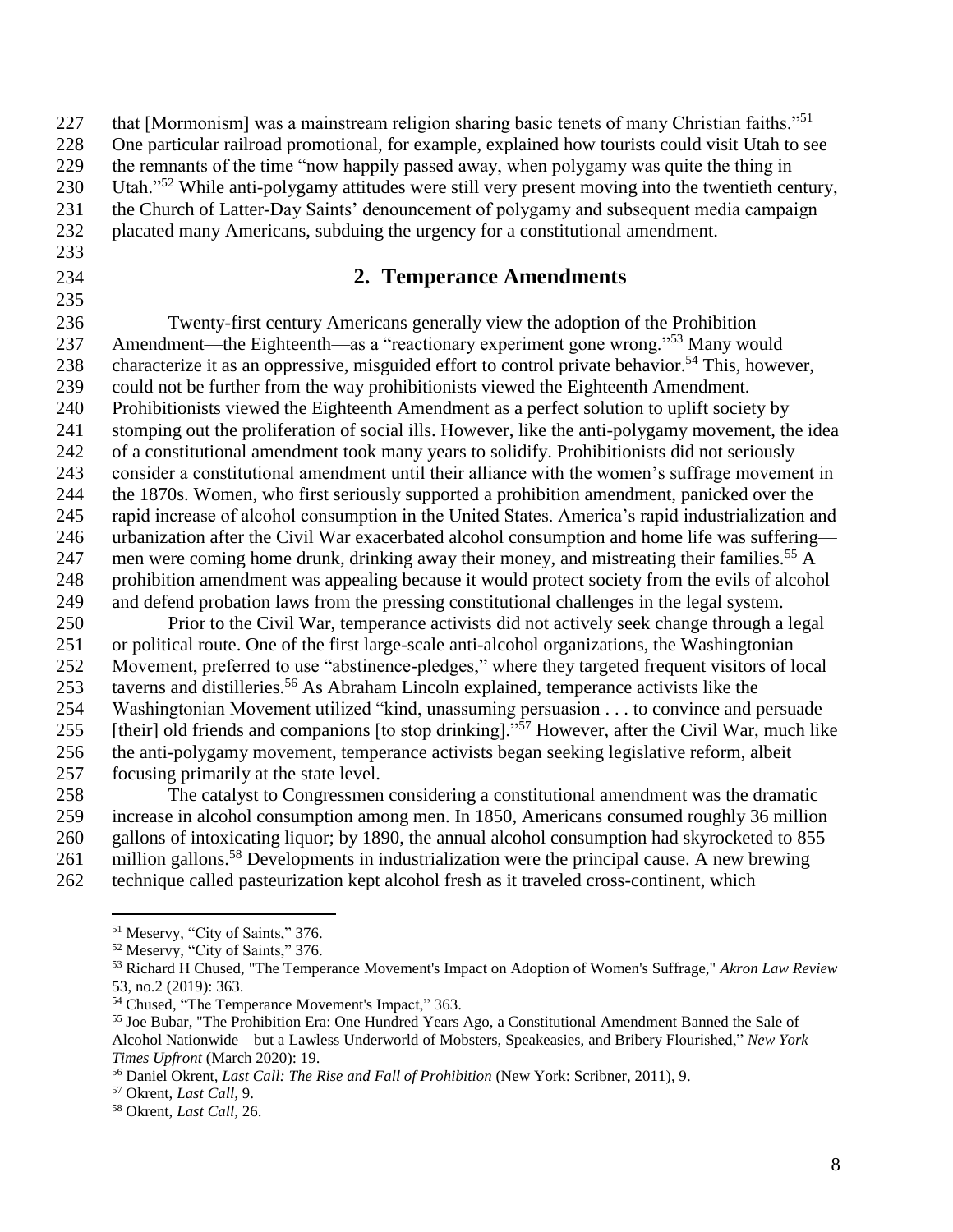263 dramatically increased the availability of alcohol.<sup>59</sup> Similarly, as the railroads extended their lines, more individuals (particularly European immigrants) migrated to the cities. Urban cities were often viewed as localities of moral degeneracy with their large European immigrant populations and resistance to prohibition laws. The lack of prohibition laws in urban cities undermined the efficacy of neighboring prohibition laws as men could use the advances in transportation to evade dry laws and travel to wet jurisdictions.

 The women's suffrage movement's integration into the temperance movement was an integral component behind the prohibition amendment push. Prior attempts at a temperance amendment had not been successful. Abolitionists such as Wendell Phillips, a self-proclaimed "temperance man of nearly 40 years' standing," had been eager to introduce a federal prohibition 273 amendment as early as 1872.<sup>60</sup> Phillips proclaimed that "the defeat of slavery proved that government action was an appropriate weapon in the battle against moral wrongs," yet his 275 arguments failed to incite a moral urgency among the current temperance activists.<sup>61</sup> However, when Francis Willard made temperance a "woman's issue" in 1874, she dramatically increased 277 the prohibition support base.<sup> $62$ </sup> Women emphasized the moral urgency for a constitutional prohibition amendment because they "felt like they were losing control over domestic alcohol consumption" and were watching "crowd[s] of unwashed, unkempt, hard-looking drinking 280 men  $\dots$  filling every corner and extending out into [every] street.<sup> $10,03$ </sup>

 The paranoia that alcohol was corrupting the family unit began gaining national media coverage. One of the most persuasive post-Civil War media campaigns was when temperance activists framed men as "slaves" to the alcohol "tyrant." As one popular temperance hymn entitled the "Strike for Freedom" asserted, "[men were] slave[s] of the cup…slave[s] on American soil, blot[ting] out the star on the flag of the free . . . with your neck 'neath the feet of the tyrant . . ."<sup>64</sup> This deeply resonated with middle-class women who not only were losing power in their cherished domestic sphere, but were watching their rightful power transfer to the hands of a "tyrant" that aimed to enslave their men.

 Temperance's association with slavery in public opinion provided a framework for constitutional action, illustrated by the suffering caused by oppressive institutions. The temperance-slavery rhetoric highlighted the "involuntary victims [of slavery], the wife, the 292 children, the neighbors," who were the true yet overlooked victims of man's drunkenness.<sup>65</sup> This appealed to the suffering that middle-class women felt over their declining influence in the private sphere. If the oppressive institution of slavery was brought to "a final end" by a constitutional amendment, prohibitionists argued, the oppressive alcohol industry must "be 296 treated in the same radical way." Many women quickly assented to this argument.

 "Following so soon upon the woman's crusade," Congressman Henry W. Blair from New Hampshire offered the first temperance amendment to the federal Constitution in December

Okrent, *Last Call,* 26.

 Wendell Phillips, "The Labor Question" (speech delivered at the International Grand Lodge of the Knights of Saint Crispin, Milwaukee, WI, April 1872).

Okrent, *Last Call*, 19.

Okrent, *Last Call*, 17.

Chused, "The Temperance Movement's Impact," 363.

"Temperance," *The Weekly Union Times*, April 19, 1889.

"The Analogy of Slavery and the Intemperance Before the Law," *The New Englander,* May 1880.

"The Analogy of Slavery and the Intemperance Before the Law," *The New Englander,* May 1880.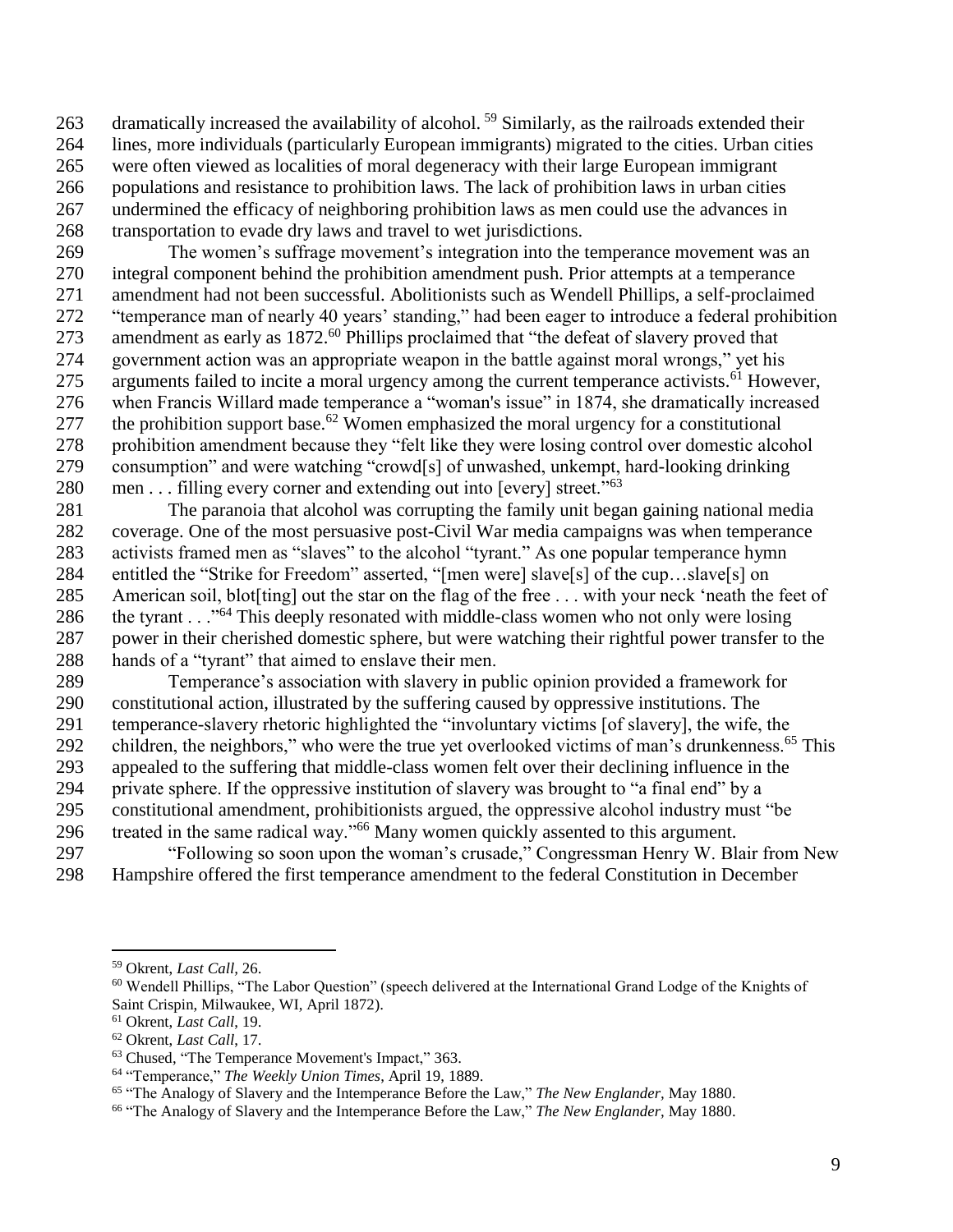299 1876.<sup>67</sup> His amendment only banned distilled spirits and left the manufacture and sale of other types of intoxicating liquor (i.e., beer, wine, and hard cider) unaffected. While on a practical level, Blair likely reasoned that his tamed amendment was more likely to pass than a sweeping, all-encompassing amendment prohibiting alcohol, it is significant that he chose to ban distilled liquors rather than hard ciders or wine. Since bottled and canned alcoholic beverages did not grow in popularity until after 1935, distilled liquors were the easiest to store at home.<sup>68</sup> In this way, Blair's attempt to outlaw distilled liquors demonstrated the temperance movement's commitment to preserving the sanctity of the home first. However, Frances Willard argued that 307 the true purpose of Blair's amendment was to incite a moral urgency "like the spark to tinder ... in all parts of the nation." And as Willard and Blair hoped, the first temperance amendment to the federal Constitution enflamed the public, inciting hundreds of people to sign pro-temperance petitions.<sup>69</sup>

 Blair's amendment also reveals the ongoing conflict over the immorality of liquor. Blair's amendment included an important provision: "Once a state gave its assent to the 313 amendment, it could not later withdraw its ratification."<sup>70</sup> This would ensure that a change in public opinion would not affect the amendment's ratification. Prohibitionists, such as Frances Willard, also argued that a prohibition amendment "best accords with correct principles of law making . . . It can not be repealed by the legislature, since every member of [Congress] raises his 317 hand in solemn oath that he will defend the Constitution."<sup>71</sup> A shift in public approval was a genuine concern for Congressman Blair, considering the recent repeal of a law in Maine banning 319 alcoholic drinks.<sup>72</sup> This provision paints an interesting picture about popular opinion—many Americans were still divided over the issue of prohibition. As one Cincinnati police officer said 321 in 1882, temperance laws were a "dead letter" because "public sentiment does not sustain it."<sup>73</sup> Furthermore, on a broader level, a prohibition amendment was appealing because it

 would ensure that temperance legislation would withstand any constitutional challenges. Frances Willard echoed this sentiment, explaining that an amendment would hold "the law already on the 325 statute book as with clinched nail. $1.774$  A significant number of states did not have temperance laws, and the laws in place were not uniform. In America's mobile society, it was easy for men to avoid dry laws by traveling to wet jurisdictions. A federal prohibition law would counteract this phenomenon. However, prohibitionists worried that federal prohibition laws would be overturned in court because the regulation of inter-state commerce, although listed in Congress'

enumerated powers, was still widely regarded as an *interstate* issue. An amendment would

 *Cong. Globe*, 44th Cong., 2 sess., 1876: 300; Frances Willard, "Romance Versus Reality," *The Chautauquan*, November 1884.

<sup>&</sup>lt;sup>68</sup> "Bottled beer's market share rose slowly over this period, reaching perhaps 10 percent by 1895. Canned beer was a post-Prohibition phenomenon, not appearing until 1935." Martin Stack, "Local and Regional Breweries in America's Brewing Industry, 1865 to 1920," *The Business History Review* 74, no. 3 (2000): 441. Willard, "Romance Versus Reality," 1884.

 Thomas E. Heard, "Proposed Constitutional Amendments as a Research Tool: The Example of Prohibition," *Law Library Journal* 84, no. 3 (Summer 1992): 503.

Willard, "Romance Versus Reality," 1884.

 Heard, "Proposed Constitutional Amendments as a Research Tool," 503. The 1851 "Maine-Law" banned all alcoholic drinks, unlike Blair's. Specifically, it prohibited the manufacture or sale of "any spiritous or intoxicating liquors, or any mixed liquors a part of which is spirituous or intoxicating." However, Maine repealed this after public opinion shifted to favor the legalization of alcohol.

Lawrence Friedman, *Crime and Punishment in American History* (New York: BasicBooks, 1993), 140.

Willard, "Romance Versus Reality," 1884.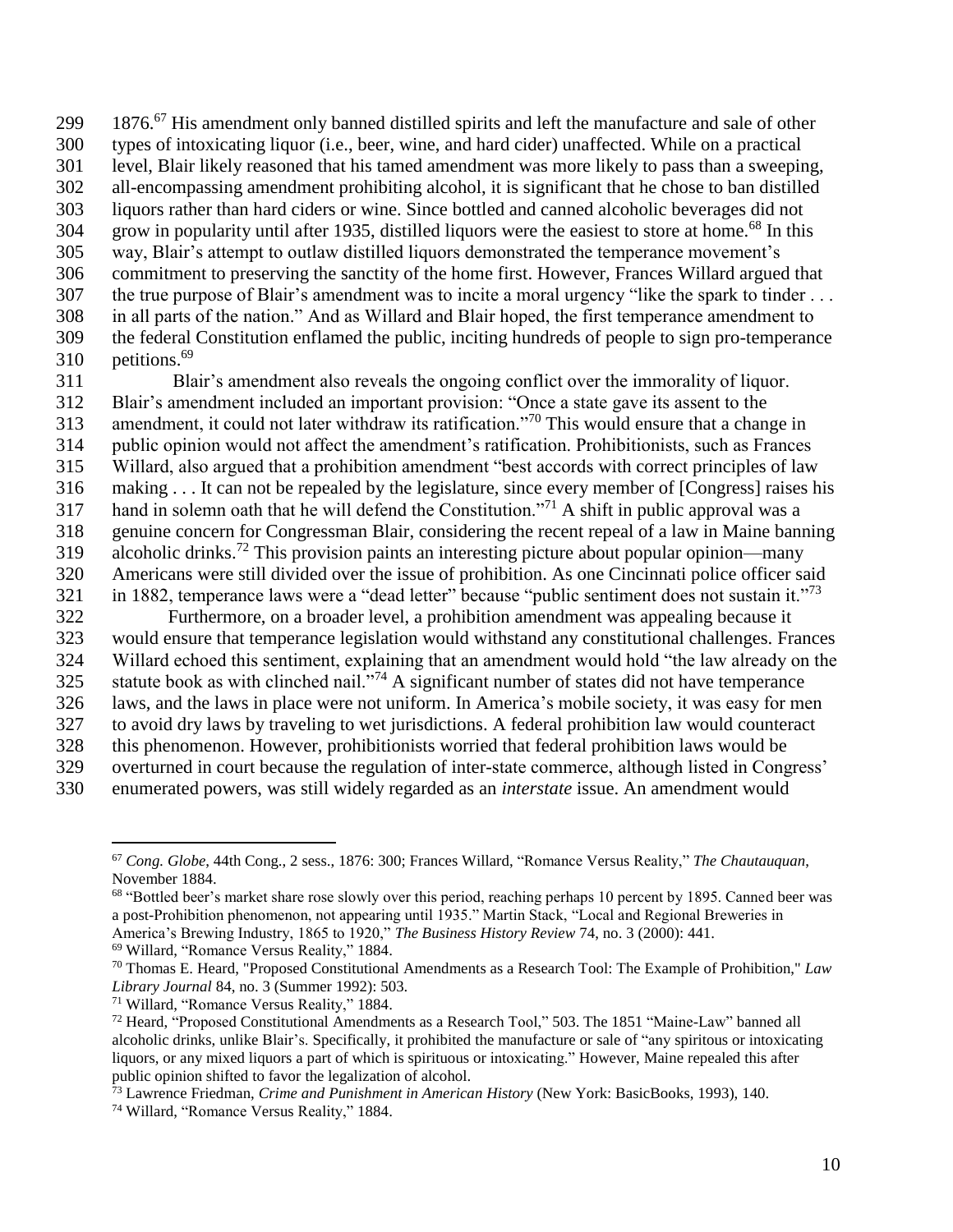preemptively protect federal prohibition legislation against future lawsuits. However, Blair's amendment, which he proposed in two congressional sessions, received little support.

 In 1881, Senator Preston B. Plumb from Kansas proposed an amendment that prohibited 334 the "Manufacture and Sale of Intoxicating Liquors."<sup>75</sup> Kansans in particular were extremely passionate about the temperance movement. Kansas was the first state to go dry in 1880, after adding a prohibition amendment to their state constitution. This amendment withstood all constitutional challenges, namely the case of *Mugler v. Kansas* (1887), where the Supreme Court ruled that the state prohibition amendment had been fairly adapted to the goal of protecting the 339 community from the evils of alcohol.<sup>76</sup> While Kansans "glow[ed] [over their] great temperance victory," prohibitionists were concerned about Kansas' rapid industrialization and urbanization. As one popular temperance newspaper explained, "The South-west and the southward railroads are multiplying rapidly [in Kansas] . . . In twelve of the central counties of Kansas there was a population in 1870 of only 49 souls, in 1878 there were 27,000, and [in 1880] there were 344 77,000."<sup>77</sup> Temperance activists in Kansas worried that their state amendment like many other dry laws, would be ineffective as consumers could easily travel to neighboring counties and states that did not have dry laws using the railroads. A constitutional amendment mandating national prohibition seemed like the perfect solution.

 Senator Plumb's amendment was met with much enthusiasm, and he continued to propose it during each of his congressional sessions. Unlike Blair's amendment, Plumb's proposed amendment banned *all* alcoholic beverages. Newspapers like the *Boston Evening Transcript* applauded Plumb's effort, explaining that a temperance amendment was the "most thorough practical and permanent form of legislative effort" because it "enlists all the moral and education forces to help develop a public opinion that use of intoxicants is an injury to the 354 individual, and the drink traffic a crime against the community in which it exists."<sup>78</sup> The *Boston Evening Transcript*'s column demonstrates the ongoing conflict about whether or not the American public considered intoxicating liquor a *moral turpitude*. Generally speaking, the term *moral turpitude* refers to an "act of baseness, vileness, or depravity in the private and social 358 duties which man owes to society."<sup>79</sup> The *turpitude* of an act is not because a law dictates it is 359 wrong, but rather because the public views it as inherently evil.<sup>80</sup> Since the *Boston Evening Transcript* desired an amendment to "develop a public opinion," the newspaper implied that the public's opinion over the morality of temperance had not yet crystallized. At a time when many Americans were still divided over the morality of alcohol, temperance activists desired the legal and public standing that only a constitutional amendment could provide to sway public opinion 364 in their favor.

 However, Congress would not ratify a prohibition constitutional amendment until forty- three years after the first temperance amendment was proposed. Recognizing that a constitutional amendment would not pass until a significant number of pro-temperance legislators were in

Ames, *The Proposed Amendments to the Constitution*, 272-273.

*Mugler v. Kansas,* 123 U.S. 623 (1887).

John F. Hurst, "Our Kansas Field," *The Christian Advocate*, April 28, 1881.

"Untitled Article," *The Boston Evening Transcript,* February 18, 1884.

"Validity of Chain Store License Tax," *Iowa Law Review* 17, no.1 (1931): 77.

"Validity of Chain Store License Tax," *Iowa Law Review* 17, no.1 (1931): 77.

<sup>&</sup>lt;sup>81</sup> Willard, "Romance Versus Reality," 1884. A constitutional prohibition amendment "is superior to statutory because it is a more certain and perfect expression of public sentiment; because it carries with it greater weight and dignity." See also Foner, *The Second Founding*, 19. Amending the Constitution "automatically gives [reformers] a powerful claim not only on the legal system but also on public imagination."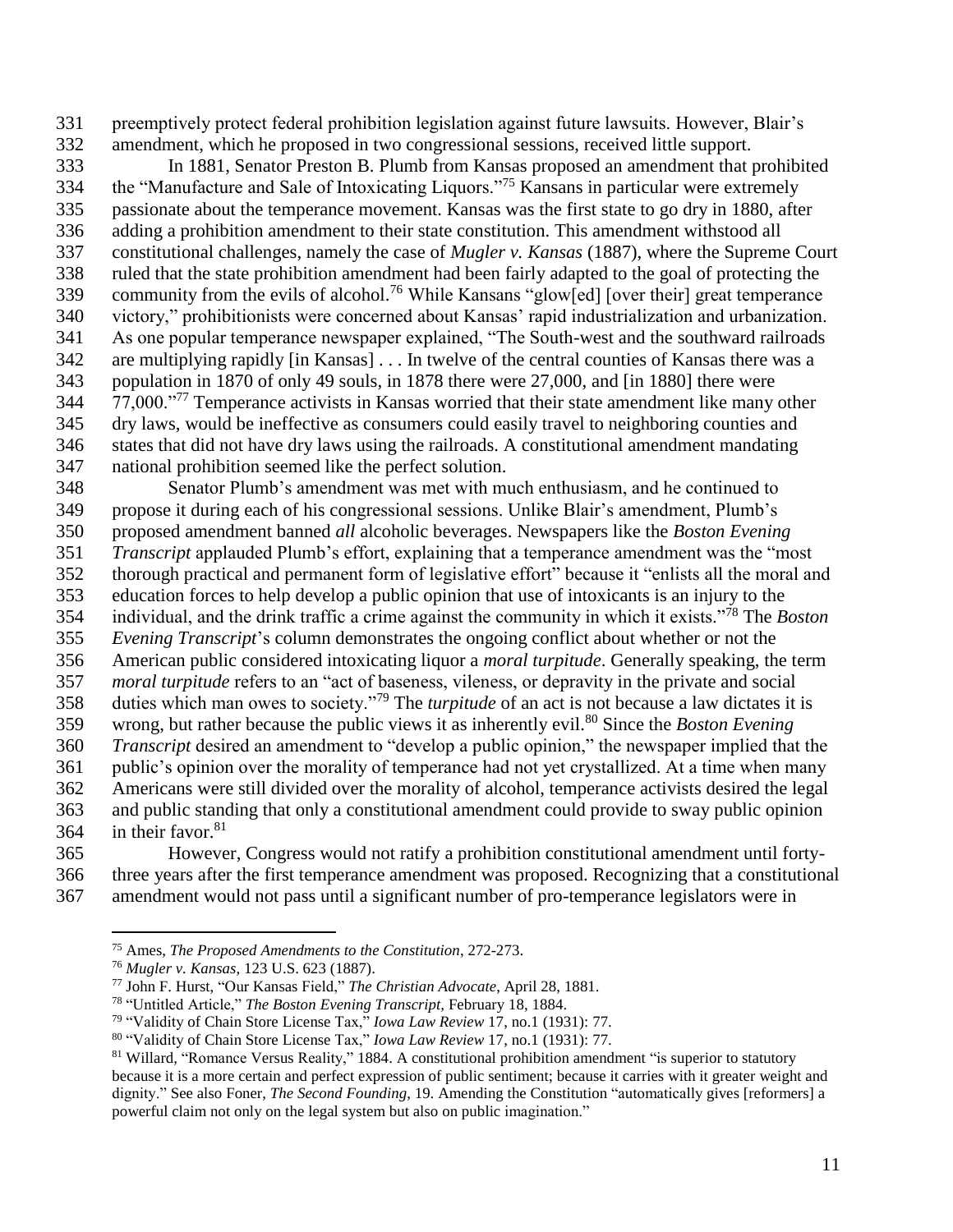Congress, prohibition groups such as the Women Christian Temperance Union and the Anti- Saloon League focused on winning state and local elections from the 1890s to the eventual ratification of the Eighteenth Amendment. This strategy was crucial to the passage of the Eighteenth Amendment since Congress had not passed a reapportionment bill, allowing dry 372 counties to be vastly overrepresented in Congress.<sup>82</sup> On January 16, 1919, Congress ratified the Eighteenth Amendment, which prohibited the manufacture, sale, or transportation of intoxicating liquors. Not knowing that the Twenty-First Amendment would repeal the prohibition amendment shortly over a decade later, prohibitionists celebrated their success around the country. Looking back, contemporary Americans can appreciate the irony of Congressman Richard Hobson's 377 victory slogan: "Once ratified, always ratified." **3. Women's Suffrage Amendments** Between 1878-1888, Congress considered twelve women's suffrage amendments.<sup>84</sup> Suffragists capitalized on the respective fears of anti-polygamists and prohibitionists. As

 industrialization heightened fears of moral vices, activists posited women's suffrage as a means for solving all social ills. If given access to the ballot, the virtuous half of society would simply vote out the lecherous activities of polygamy and overconsumption of liquor.

 From 1820 to the Civil War, suffragists and abolitionists worked together for a common goal: extending the right to vote to disenfranchised classes. Since the states dictated qualifications for voting at this time, suffragists focused on petitioning state governments for the right to the ballot. When the North was "galvanized by the spirit of universal rights" after the Civil War, suffragists sought to use the newly accessible amending process alongside their 391 abolitionist allies to achieve universal suffrage.<sup>85</sup> They persuaded a handful of Republican and Democratic Congressmen to advocate for women's inclusion in the three Reconstruction Amendments and even proposed a fourth amendment that recognized universal suffrage.<sup>86</sup> However, the suffragists faced a devastating loss. While the Fourteenth Amendment did not explicitly guarantee enfranchisement to anyone, it introduced the word "male" into the 396 Constitution for the first time.<sup>87</sup> In addition, the Fifteenth Amendment extended the right to vote to all men regardless of race, but denied black and white women suffrage. The implication was clear: women were not included in any of Reconstruction's franchise-protective amendments.

- The Reconstruction Amendments caused the women's suffrage movement to split into
- two factions. On one side, the American Woman Suffrage Association supported the
- Reconstruction Amendments and agreed to work within the Republican Party to achieve
- universal suffrage. On the other side, the National Suffrage Association, led by Elizabeth Cady
- Stanton and Susan B. Anthony, opposed the Reconstruction Amendments, arguing that the

 $\overline{a}$  Okrent, *Last Call*, 327. A reapportionment bill was finally enacted in June 1929, in which Congress found that twenty-three seats in the House were misallocated.

Okrent, *Last Call*, 105.

Ames, *The Proposed Amendments to the Constitution,* 238.

 Adam Winkler, "A Revolution too Soon: Woman Suffragists and the Living Constitution," *New York Law Review* 76, no.5 (November 2001): 1474.

 See, for an example of an argument for inclusion of women's suffrage into a draft of the Fourteenth Amendment, *Cong. Globe*, 40th Cong,, 1st sess., 1866: 380.

<sup>87 &</sup>quot;Section 2 provided that a state's denial of the suffrage to "male inhabitants" would occasion reduced representation in Congress. The obvious implication was that states could deny women inhabitants the vote without penalty." Adam Winkler, "A Revolution Too Soon," 1474.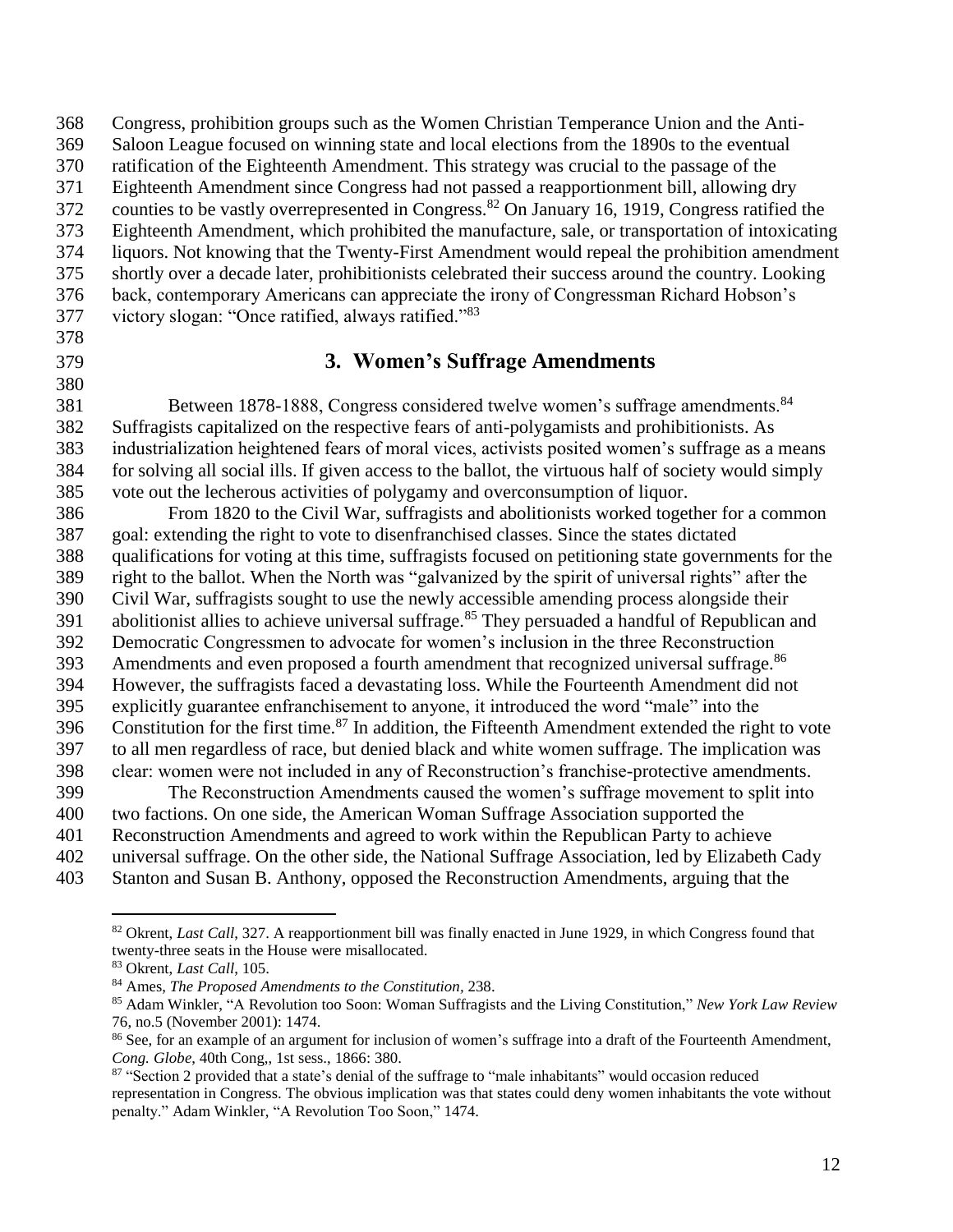amendments were a "humiliation… that [left women as] the only human beings outside of state 405 prisons and lunatic asylums adjudged incompetent" to vote.<sup>88</sup> Nevertheless, it was clear to both sides that a universal suffrage constitutional amendment was necessary to reverse the gender discrimination reaped by the Reconstruction Amendments.

 Members of Congress remained unmoved by the arguments for a women's suffrage amendment in the subsequent years following the Reconstruction Amendments. They were not persuaded by Virginia Minor and Elizabeth Cady Stanton's claim that suffrage was already 411 included in the Privileges and Immunities Clause of the Fourteenth Amendment.<sup>89</sup> Similarly, Victoria Woodhull's Fifteenth Amendment argument that "women were members of racial 413 groups" and thus could not be disenfranchised did not fare much better.<sup>90</sup> However, what really impeded the suffrage movement was their media campaign that "marriage is a condition of slavery."<sup>91</sup> Americans idealized the *cult of domesticity* from which women garnered their high virtue and morality. During the nineteenth century, women were expected to preserve the family unit, and traditional family functions, such as reproduction and child upbringing, were very important.<sup>92</sup> Therefore, an argument attacking marriage terrified Congress. This argument was so detrimental that even radical suffragists in Congress, like Senator Charles Sumner from Massachusetts, revealed that while he believed that "women have the constitutional right to 421 vote," he would "never vote for a [suffrage] amendment."<sup>93</sup> By mid-1871, obtaining a constitutional amendment had become even less likely because Congressmen used the "suffragists' own constitutional claim . . . to avoid fighting another contentious battle for 424 expansion of the franchise."<sup>94</sup>

 In the mid-1870s, the suffragists knew that they needed to change their public stigma to ever get an amendment. They began transitioning from an inalienable rights argument to an "argument from expediency" that emphasized how if the moral half were enfranchised, they 428 would vote out social vices like polygamy and alcohol.<sup>95</sup> Frances Willard, for example, published *The Home Protection Manual* (1879) that merged the need for women's suffrage and temperance with the preservation of the family unit. In this pamphlet, she explained that:

 Before this century shall end the rays of love which shine out from woman's heart shall no longer be, as now, divergent so far as the liquor traffic is concerned; but through that magic lens, that powerful sunglass which we term the ballot, they shall all convert their power, and burn and blaze on the saloon, till it shrivels up and in lurid vapor, curls away 436 like mist under the hot gaze of sun-shine.

Foner, *The Second Founding*, 113.

Winkler, "A Revolution Too Soon," 1487.

Winkler, "A Revolution Too Soon," 1487.

<sup>&</sup>lt;sup>91</sup> Winkler, "A Revolution Too Soon," 1489.

 Linda Nicholson, "The Personal Is Political: An Analysis in Retrospect," *Social Theory and Practice* 7, no. 1 (April 1981): 88.

<sup>&</sup>lt;sup>93</sup> Winkler, "A Revolution Too Soon," 1480.

<sup>&</sup>lt;sup>94</sup> Winkler, "A Revolution Too Soon," 1491.

 Aileen Kraditor, *Up From the Pedestal; Selected Writings in the History of American Feminism* (Chicago: Quadrangle Books, 1968), 13.

 Frances E. Willard, *Home Protection Manual: Containing an Argument for the Temperance Ballot for Woman;* and How to Obtain it, as a Means of Home Protection; Also Constitution and Plan of Work for the State and Local *W.C.T Unions,* (New York: The Independent Office, 1879), 9.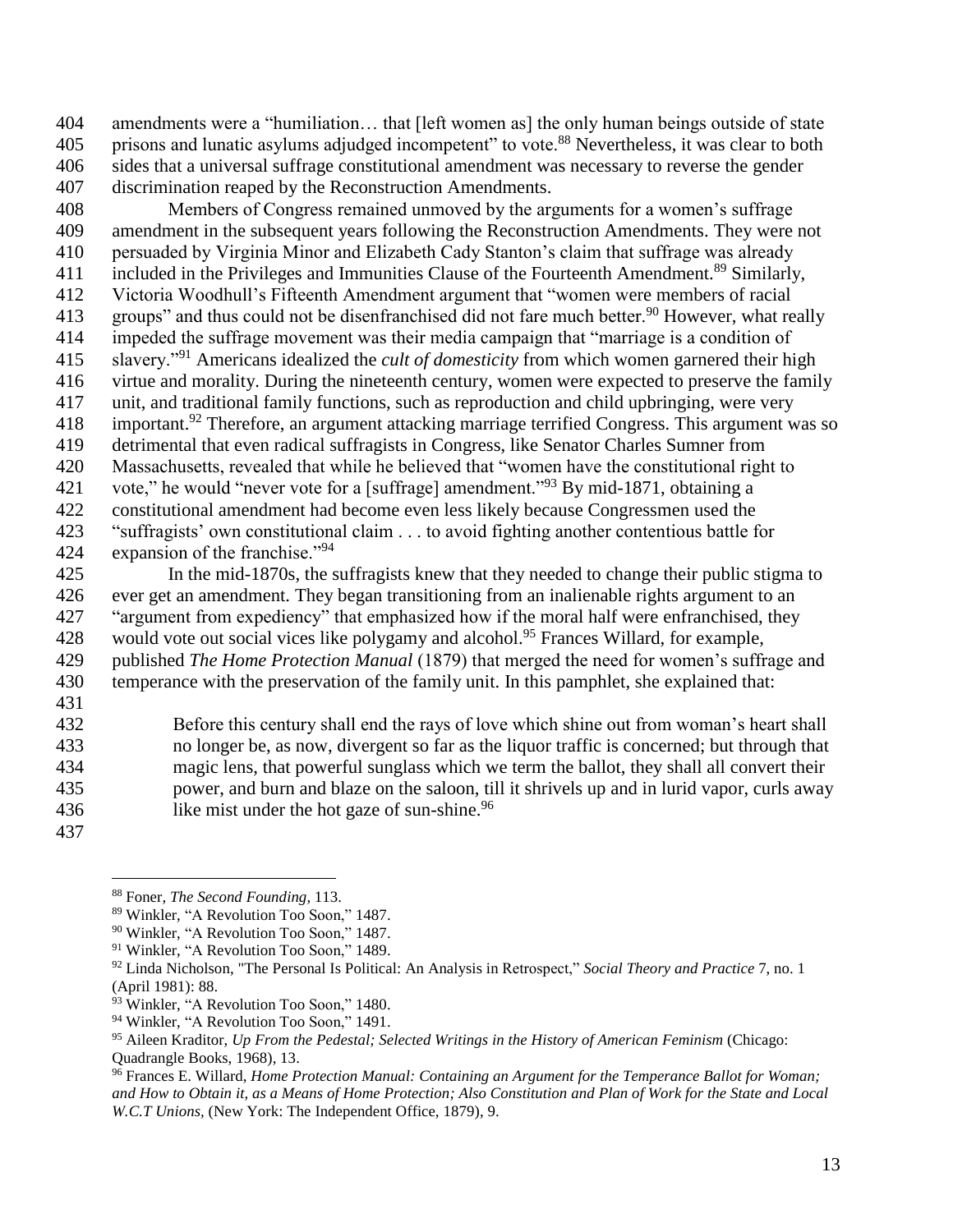Willard's message that "the instinct of 'a mother's love, a wife's devotion, a sister's faithfulness, a daughter's loyalty' would motivate women to the polls" was very convincing to 440 temperance supporters.<sup>97</sup> As Jack London, a man who had one opposed suffrage, explained, "the 441 moment women get the vote" they will do the righteous thing and "close the saloons."<sup>98</sup> Men who had initially opposed women's suffrage now had a compelling reason to vote in favor of it. Consequently, Senator Blair from New Hampshire (previously, Congressman Blair, who had proposed the first temperance amendment) presented two suffrage amendments.<sup>99</sup>

 During this same time, members of the New England Woman Suffrage Association popularized a suffrage strategy that suggested "a gradual process to enfranchise women" in the territories, "to be followed by a Constitutional amendment at some unspecified time in the 448 future."<sup>100</sup> Capitalizing on the growing hysteria over polygamy, Republican Indiana Congressman George W. Julian reasoned that with the right to vote in Utah, women could shake their "chattel" bonds of slavery and abolish polygamy.<sup>101</sup> Newspapers like the *New York Times* popularized this idea, explaining that: "Female suffrage might perhaps be tried with novel effect in the territory of Utah—the State of Deseret. There, the 'better half' of humanity is in such a strong numerical majority that even if all the other half should vote the other way, they would carry the election. Perhaps it would result in casting out polygamy and Mormonism in general. Here would be a capital field for women suffrage to make a start, and we presume nobody would 456 object to the experiment."<sup>102</sup> Congress was not persuaded by this argument, although it did resonate with the Utah Legislative Assembly, who saw suffrage as an opportunity to "convince the country how utterly without foundation the popular assertions were concerning the women of 459 the Territory."<sup>103</sup>

 Instead of garnering support for a suffrage amendment in Congress, the Utah Legislative Assembly's enfranchise of women in 1870 had an adverse effect: it led to a proposed anti-462 suffrage amendment.<sup>104</sup> Rather than throwing off their "chattel" bonds, Mormon women used suffrage as a way to defend polygamy. As one Mormon wife explained, "The Church of Jesus Christ of Latter-Day Saints proclaims the greatest freedom and broadest charity for woman. She 465 is regarded as man's equal.<sup> $105$ </sup> Women's suffrage had only increased the political power of the Church of Latter-Day Saints. Anti-polygamists condemned the woman's vote, and by extension "woman suffrage everywhere because by the mid-1880s almost everyone was agreed that it had failed to emancipate" polygamous women.<sup>106</sup> "Woman suffrage," proclaimed one anti-469 polygamist, only meant "woman suffering."<sup>107</sup> As a result, in February 1882, Illinois Senator John A. Logan proposed an amendment to repeal women's suffrage in Utah, as a means of

Willard, *Home Protection Manual*, 9.

Willard, *Home Protection Manual*, 63.

Ames, *The Proposed Amendments to the Constitution,* 238.

 Kathryn L. MacKay, "Women in Politics: Power in the Public Sphere," in *Women in Utah History: Paradigm or Paradox?*, ed. Scott Patricia Lyn, Thatcher Linda, and Whetstone Susan Allred (Boulder: University Press of Colorado, 2005), 366.

<sup>&</sup>lt;sup>101</sup> MacKay, "Women in Politics," 366.

<sup>&</sup>lt;sup>102</sup> MacKay, "Women in Politics," 366.

MacKay, "Women in Politics," 366.

MacKay, "Women in Politics," 374.

 Christine Talbot, *A Foreign Kingdom: Mormons and Polygamy in American Political Culture,* 1852-1890 (Champaign: University of Illinois Press, 2013), 50.

Gordon, *The Mormon Question,* 168.

Gordon, *The Mormon Question,* 168.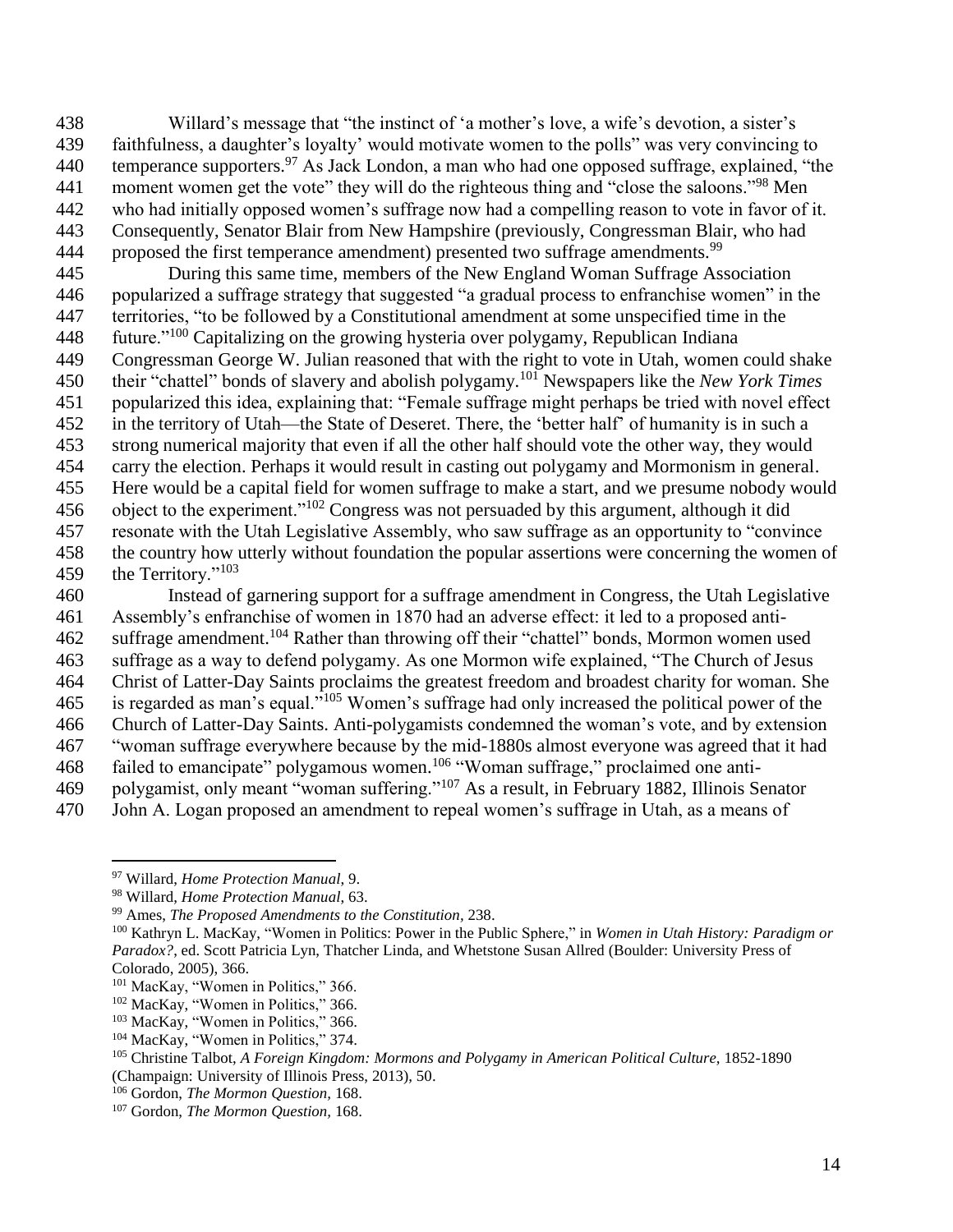471 "purification" for the Utah elections.<sup>108</sup> While Logan's amendment did not receive enough

support to be sent to the House (only twenty Senators voted in favor), it inspired Senator George

F. Edmunds of Vermont to include an anti-suffrage provision in the anti-polygamy 1887

474 Edmunds-Tucker Act.<sup>109</sup> Therefore, in the 1880s, the only women's suffrage measure both 475 Houses of Congress voted on was in favor of disenfranchising women.<sup>110</sup>

 The anti-polygamists were in large part responsible for the initial failure of women's suffrage at both the amendment and legislative level in the 1880s. The failure of the "Utah Experiment" branded suffragists with a pro-polygamy stigma that made their cause unpopular in Congress. In order to prove that women's suffrage would assuage social vices, suffragists had to shake their polygamous associations. Luckily, when the Church of Latter-Day Saints renounced polygamy in 1890, the "Utah Experiment" faded to the back of critics' minds.

 There were many factors that contributed to the ratification of the Nineteenth Amendment in 1920. In 1917, the United States officially entered into World War I, which was accompanied by a patriotic duty for everyone to contribute to the war effort. As men fought overseas, many women left the *home* to protect the *home-front*. Women filled many of the open 486 agricultural and manufacturing jobs and volunteered in war-time campaigns to boost morale.<sup>111</sup> Similarly, the successive ratifications of the Sixteenth, Seventeenth, and Eighteenth amendments between 1913 and 1919 made the arduous amending process appear less formidable. However, it is significant that nearly all of the Congressmen who argued in favor of the 490 Nineteenth Amendment used arguments based on virtue and morality rather than equality.<sup>112</sup> For example, in one famous oratory during the final debates over the Nineteenth Amendment, Congressman Edward C. Little of Nebraska passionately argued, "Ninety-nine per cent of all diseases inherited by reason of evil lives of parents come down from the male side . . . If the world were open and the best character of votes were the dominating factor, women would 495 control the ballot entirely."<sup>113</sup> Congressman Little's moral argument was one of many presented during the congressional debates over women's suffrage. The work of suffragists in the late nineteenth century established the basic contours of the moral argument for a suffrage amendment. Suffragists in the 1880s capitalized on the moral urgency to suppress social vices, precipitated by America's rising industrialization, and framed a suffrage amendment as a cure for immoral behavior. And roughly forty years later, men in Congress used the morality of women to justify their support of suffrage. 

- 
- 

 $\overline{a}$ 

# **Conclusion**

 The 1860 pro-slavery amendments opened the floodgates to "amendment fever." Most Americans' view of the Constitution shifted over the ensuing decades. Instead of an unchanging document, the Constitution transformed into a political instrument, capable of addressing social

MacKay, "Women in Politics," 374; Gordon, *The Mormon Question,* 169.

<sup>&</sup>lt;sup>109</sup> Gordon, "The Liberty of Self-Degradation," 816.

Gordon, "The Liberty of Self-Degradation," 816.

 "Women in World War I," The National WWI Museum and Memorial, accessed April 11, 2021, https://www.theworldwar.org/learn/women.

Chused, "The Temperance Movement's Impact," 381.

*Cong. Rec.* 65th Cong., Special Session., 1919: 80–81.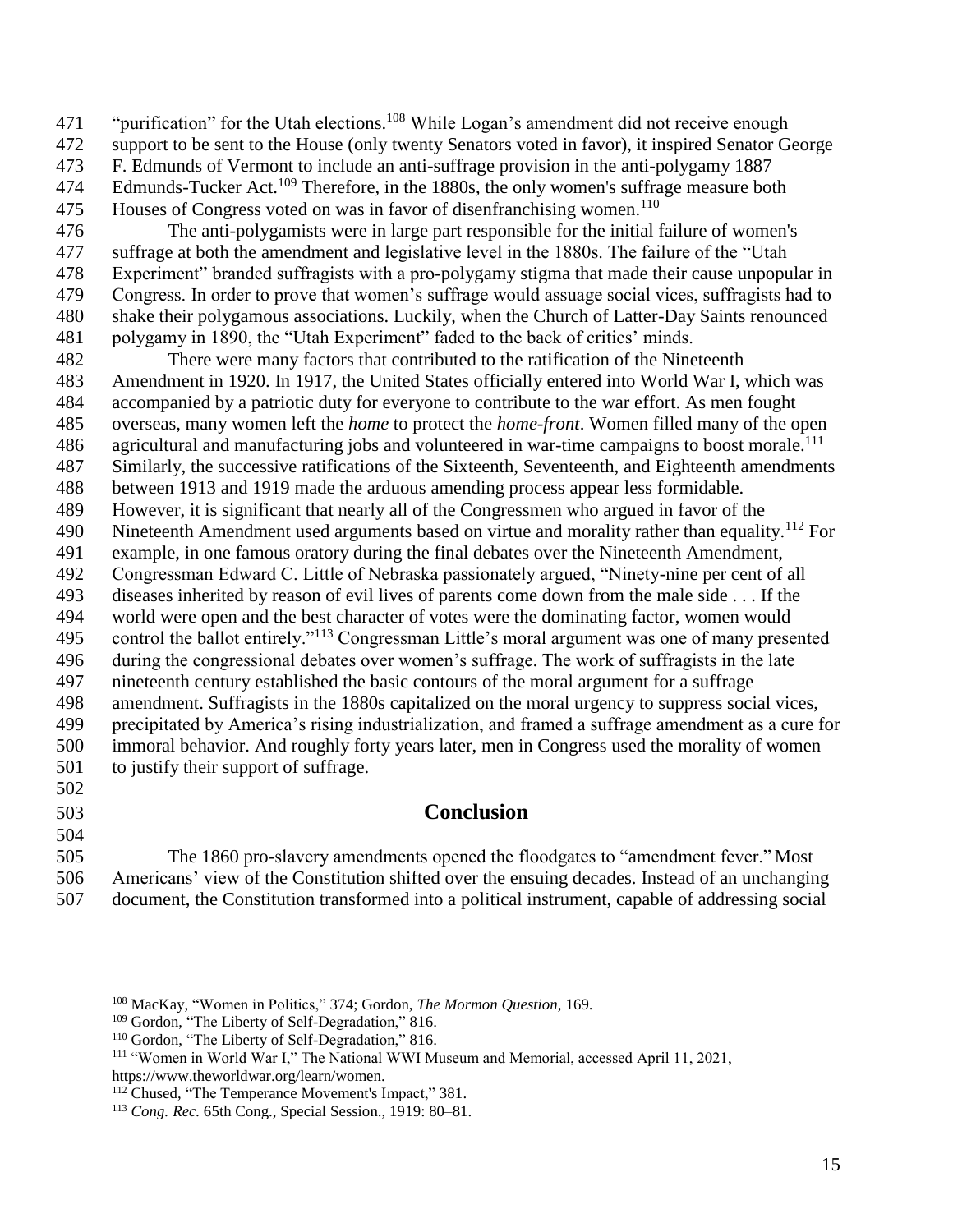and moral issues.<sup>114</sup> Americans viewed constitutional amendments as a positive agent for change 509 and recognized the constitutional amending process as legitimate.<sup>115</sup>

 America's rapid industrialization and urbanization facilitated the emergence of moral amendments in the 1880s. It opened up the west, traversed borders, and contributed to a media frenzy over America's declining moral nature. Members of Congress proposed a series of anti- polygamy, temperance, and suffrage amendments as a means to combat moral vices in a national-scale society. Also at work behind the "amendment fever" was a desire for constitutional security in these movements. After the lost opportunity for gender equality in the Reconstruction Amendments, suffragists understood the importance of a federal constitutional amendment. Anything less than security from the supreme law of the land could be undermined by state laws or federal legislation. Similarly, as Mormons challenged the constitutionality of anti-polygamy legislation and temperance activists watched their state-level prohibition legislation come undone, an amendment in the nation's charter was an appealing solution. The morality amendments reveal an important lesson about altering the Constitution.

Even though the amendment floodgates have been opened, attaining a two-thirds majority in

both houses of Congress and securing ratification from three-quarters of the states poses a

daunting task. Even when public opinion is resoundingly in one side's favor, as in the case of

anti-polygamy, achieving a constitutional amendment is nearly impossible. Alternatively, if

public opinion is still divided, as in the case of prohibition and the Eighteenth Amendment, the

amendment will not withstand time. Public approval and political circumstances must perfectly

align in order to create a lasting morality amendment.

Vorenberg, "Bringing the Constitution Back In," 137.

Vorenberg, "Bringing the Constitution Back In."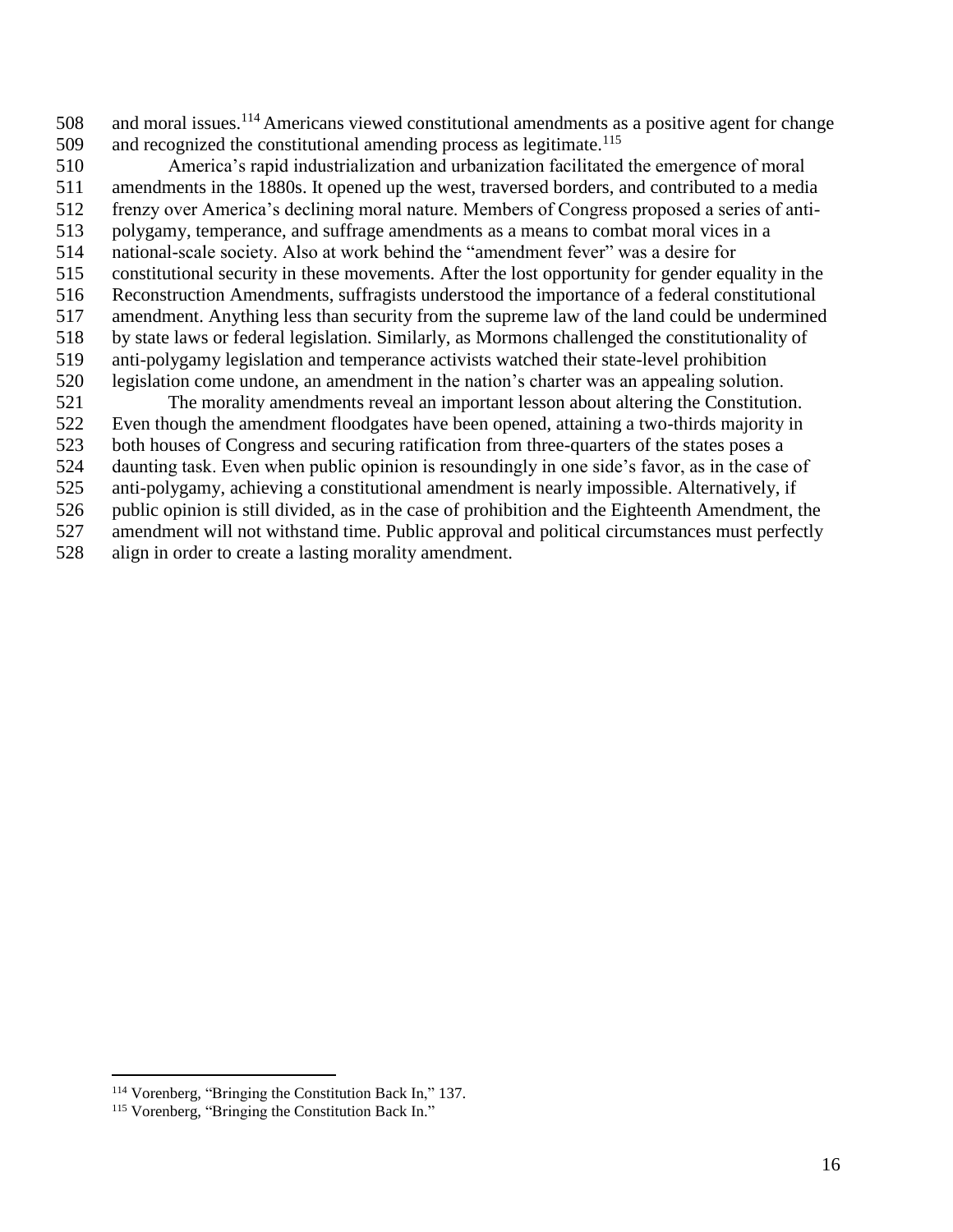| 529<br>530 | <b>Bibliography</b>                                                                             |
|------------|-------------------------------------------------------------------------------------------------|
| 531        | Ames, Herman. The Proposed Amendments to the Constitution of the United States During the       |
| 532        | First Century of its History. Brooklyn: Central Book Company, 1968.                             |
| 533        | Arrington, Leonard J. and Haupt, Jon. "Intolerable Zion: The Image of Mormonism in              |
| 534        | Nineteenth Century American Literature." Western Humanities Review 22 (Summer                   |
| 535        | 1968): 253.                                                                                     |
| 536        | Bubar, Joe. "The Prohibition Era: One Hundred Years Ago, a Constitutional Amendment             |
| 537        | Banned the Sale of Alcohol Nationwide—but a Lawless Underworld of Mobsters,                     |
| 538        | Speakeasies, and Bribery Flourished." New York Times Upfront (March 2020): 18-21.               |
| 539        | The Central Pacific Railroad Photographic History Museum. "Life and Times of the Central        |
| 540        | Pacific Railroad Women in World War I." Accessed April 11, 2021.                                |
| 541        | http://cprr.org/Museum/Life_and_Times_CPRR/Poster.html.                                         |
| 542        | The Central Pacific Railroad Photographic History Museum. "Central Pacific Railroad             |
| 543        | Photographic History Museum: FAQ." Accessed April 11, 2021.                                     |
| 544        | http://cprr.org/Museum/FAQs.html#Miles.                                                         |
| 545        | Chused, Richard H. "The Temperance Movement's Impact on Adoption of Women's Suffrage."          |
| 546        | Akron Law Review 53, no.2 (2019): 359-386.                                                      |
| 547        | Crofts, Daniel W. Lincoln and the Politics of Slavery: The Other Thirteenth Amendment and the   |
| 548        | Politics to Save the Union. Chapel Hill: University of North Carolina Press, 2016.              |
| 549        | Foner, Eric. The Second Founding: How the Civil War and Reconstruction Remade the               |
| 550        | Constitution. New York: W.W. Norton & Company, 2019.                                            |
| 551        | Foote, Shelby. "Remembering Civil War Historian Shelby Foote." PBS. July 29, 2005. Accessed     |
| 552        | April 11, 2021. https://www.pbs.org/newshour/show/remembering-civil-war-historian-              |
| 553        | shelby-foote.                                                                                   |
| 554        | Friedman, Lawrence. Crime and Punishment in American History. New York: BasicBooks,             |
| 555        | 1993.                                                                                           |
| 556        | Godkin, E.L. "The Constitution and Its Defects." <i>North American Review</i> 99, no. 204 (July |
| 557        | 1864): 120.                                                                                     |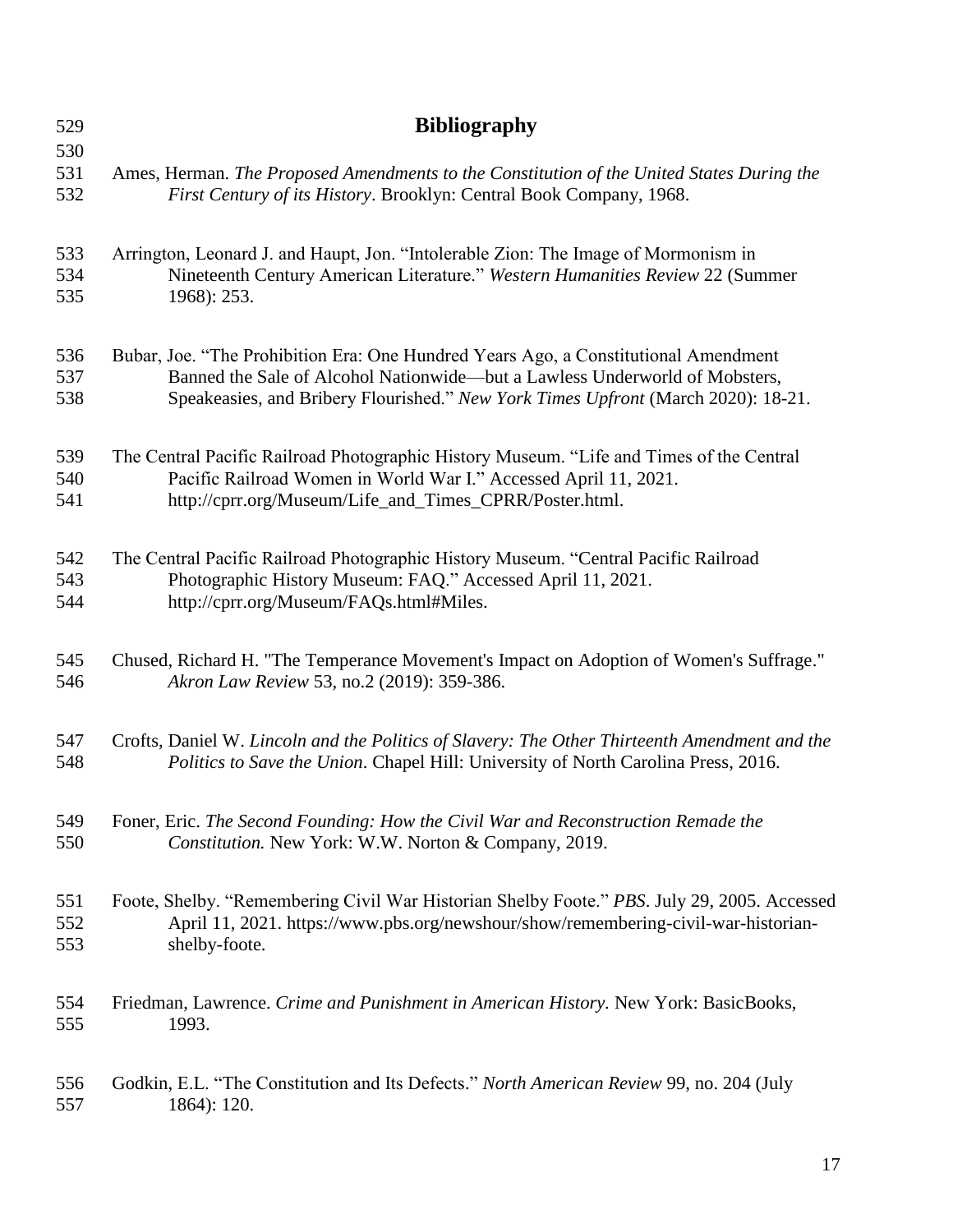- Gordon, Sarah Barringer. "The Liberty of Self-Degradation: Polygamy, Woman Suffrage, and Consent in Nineteenth-Century America." *The Journal of American History* 83, no. 3 (December 1996): 815–847.
- Gordon, Sarah Barringer. *The Mormon Question: Polygamy and Constitutional Conflict in Nineteenth-Century America*. Chapel Hill: The University of North Carolina Press, 2002.
- Heard, Thomas E. "Proposed Constitutional Amendments as a Research Tool: The Example of Prohibition." *Law Library Journal* 84, no. 3 (Summer 1992): 503.
- Hunt, Alan. *Governing Morals: A Social History of Moral Regulation*. Cambridge: Cambridge University Press, 1999.
- Kraditor, Aileen. *Up From the Pedestal; Selected Writings in the History of American Feminism*. Chicago: Quadrangle Books, 1968.

 MacKay, Kathryn L. "Women in Politics: Power in the Public Sphere," in *Women in Utah History: Paradigm or Paradox?*, edited by Scott Patricia Lyn, Thatcher Linda, and Whetstone Susan Allred, 360-393. Boulder: University Press of Colorado, 2005.

 Meservy, Joseph. "A History of Federal Legislation Against Mormon Polygamy and Certain United States Supreme Court Decisions Supporting Such Legislation." *Brigham Young University Provo* (1947): 1-153.

- Mooney, Christopher Z. *The Public Clash of Private Values: The Politics of Morality Policy*. Edited by Christopher Z. Mooney. New York: Chatham House Publishers, 2001.
- The National WWI Museum and Memorial. "Women in World War I." Accessed April 11, 2021. [https://www.theworldwar.org/learn/women.](https://www.theworldwar.org/learn/women)
- Nicholson, Linda. "The Personal Is Political": An Analysis in Retrospect." *Social Theory and Practice* 7, no. 1 (April 1981): 88.
- Okrent, Daniel. *Last Call: The Rise and Fall of Prohibition*. New York: Scribner, 2011.
- Stack, Martin. "Local and Regional Breweries in America's Brewing Industry, 1865 to 1920." *The Business History Review* 74, no. 3 (2000): 435–63.